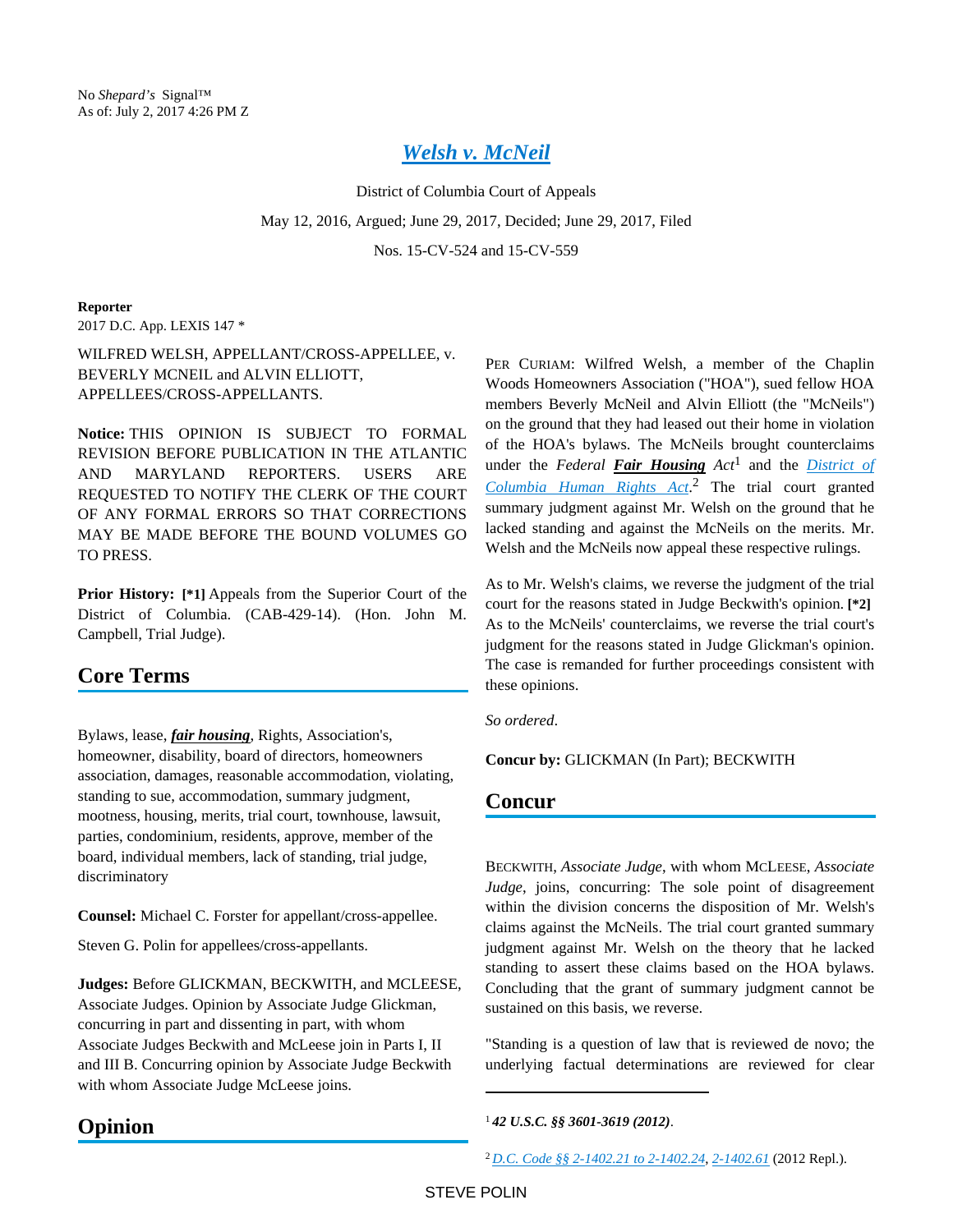error." *[Daley v. Alpha Kappa Alpha Sorority, Inc., 26 A.3d](https://advance.lexis.com/api/document?collection=cases&id=urn:contentItem:8307-3F91-652G-W029-00000-00&context=)  [723, 729 \(D.C. 2011\)](https://advance.lexis.com/api/document?collection=cases&id=urn:contentItem:8307-3F91-652G-W029-00000-00&context=)*. The basis for Mr. Welsh's standing is Article XI, § 1 (d) of the HOA's bylaws, which states that "[a]ny individual Member shall have the same rights as the Association to enforce any provision of these Bylaws except the right to collect delinquent assessments." Section  $1$  (a)(1) further provides that legal relief "may be sought by the Association . . . or, if appropriate, by any aggrieved Member." No other provision in the bylaws requires **[\*3]** or allows the HOA to approve or disapprove suits by members to enforce the bylaws.

The trial court concluded that the HOA's purported approval of the McNeils' lease on March 27, 2014, deprived Mr. Welsh of standing to sue for the violation of the bylaws he has alleged. Even assuming that the HOA did approve the McNeils' third lease with Oxford House — Texas Avenue, however—something Mr. Welsh disputes—we do not agree with the trial court that this approval deprived Mr. Welsh of standing to assert his claims under the HOA bylaws, which are akin to a contract enforceable by all individual members. *See [Meshel v. Ohev Sholom Talmud Torah, 869 A.2d 343, 361](https://advance.lexis.com/api/document?collection=cases&id=urn:contentItem:4FNN-K3M0-0039-443V-00000-00&context=)  [\(D.C. 2005\)](https://advance.lexis.com/api/document?collection=cases&id=urn:contentItem:4FNN-K3M0-0039-443V-00000-00&context=)* ("It is well established that the formal bylaws of an organization are to be construed as a contractual agreement between the organization and its members."). Just as the parties to a contract may provide for enforcement by an intended third-party beneficiary, *see, e.g., [Fields v. Tillerson,](https://advance.lexis.com/api/document?collection=cases&id=urn:contentItem:3VY0-MW40-0039-449V-00000-00&context=)  [726 A.2d 670, 672 \(D.C. 1999\)](https://advance.lexis.com/api/document?collection=cases&id=urn:contentItem:3VY0-MW40-0039-449V-00000-00&context=)*, the bylaws of an organization may also provide for enforcement by individual members. No one contends that the relevant bylaw provisions changed during the course of the litigation. Assuming they initially conferred standing on Mr. Welsh—an assumption neither the trial court nor the parties have challenged—they continued  $[44]$  to do so.<sup>1</sup>

If the HOA approved the McNeils' third lease and thereby brought it into compliance, Mr. Welsh's claim that this lease violated the bylaws may well fail on the merits. If the HOA itself were to sue the McNeils on similar grounds, its claim might fail for the same reason: not because the HOA or Mr. Welsh lacked standing to enforce the bylaws, but because the McNeils were no longer violating the bylaws. The absence of a violation—or the court's inability to grant relief due to the absence of a violation—cannot in itself deprive a party of standing. If it could, consideration of standing would lapse entirely into adjudication of the merits. *See [Grayson v. AT&T](https://advance.lexis.com/api/document?collection=cases&id=urn:contentItem:520D-STK1-652G-W00D-00000-00&context=)* 

#### *[Corp., 15 A.3d 219, 229 & n.20 \(D.C. 2011\)](https://advance.lexis.com/api/document?collection=cases&id=urn:contentItem:520D-STK1-652G-W00D-00000-00&context=)*.

In addition, the trial court's order granting summary judgment failed to take into account the McNeils' prior two leases, which were in effect from 2009 to 2011 and 2011 to 2013. The HOA purported to approve only the lease that began in 2013, so even if that approval did have some bearing on Mr. Welsh's standing, it did not affect his standing to sue based on the earlier noncomplying leases. $<sup>2</sup>$ </sup>

Judge Glickman argues in dissent that the trial court was—or would have been, had it addressed this issue—justified in concluding that Mr. **[\*5]** Welsh lacked standing to sue for these past violations of the bylaws because there was no relief the court could provide. On this record it appears that the past noncompliant leases left nothing to enjoin and there was therefore no basis for prospective relief. *See, e.g., [Equal](https://advance.lexis.com/api/document?collection=cases&id=urn:contentItem:5FCW-2VT1-F04C-F00H-00000-00&context=)  [Rights Ctr. v. Props. Int'l, 110 A.3d 599, 603 \(D.C. 2015\)](https://advance.lexis.com/api/document?collection=cases&id=urn:contentItem:5FCW-2VT1-F04C-F00H-00000-00&context=)* (stating that the redressability condition of standing requires that "a plaintiff seeking forwardlooking relief, such as an injunction, must allege facts showing that the injunction is necessary to prevent injury otherwise likely to happen in the future"). But Mr. Welsh has also persistently sought monetary damages—in his complaint, in his motion for summary judgment, and in his brief in this court.<sup>3</sup> A claim for damages is not mooted by the lack of an ongoing violation or the unavailability of prospective relief. See, e.g., Vaughn v. *[United States, 579 A.2d 170, 174 \(D.C. 1990\)](https://advance.lexis.com/api/document?collection=cases&id=urn:contentItem:3RRT-92G0-003G-12M2-00000-00&context=)* (en banc). Mr. Welsh's live claim as it pertains to the prior leases is that the McNeils' violations of bylaws that he is empowered to enforce entitle him to damages, a remedy the court can grant. Regardless of the actual merits of this claim, Mr. Welsh is entitled to assert it and the trial court erred in concluding—at least on the grounds it relied on—that he lacked standing.

While the record **[\*6]** before us might permit us to reach our own conclusions on the merits of Mr. Welsh's claims, "it usually will be neither prudent nor appropriate for this court to affirm summary judgment on a ground different from that relied upon by the trial court." *[Wagner v. Georgetown Univ.](https://advance.lexis.com/api/document?collection=cases&id=urn:contentItem:42HR-7470-0039-40H7-00000-00&context=)  [Med. Ctr., 768 A.2d 546, 560 \(D.C. 2001\)](https://advance.lexis.com/api/document?collection=cases&id=urn:contentItem:42HR-7470-0039-40H7-00000-00&context=)*; *see also [Jaiyeola](https://advance.lexis.com/api/document?collection=cases&id=urn:contentItem:558Y-SC51-F04C-F088-00000-00&context=)* 

<sup>&</sup>lt;sup>1</sup> On remand, the parties may address the impact, if any, of the phrase "if appropriate" in the bylaw provision allowing legal relief to be sought, "if appropriate, by any aggrieved Member." This question has not been addressed by the trial court or raised by the parties, and we decline to decide it *sua sponte* and without the benefit of briefing.

<sup>&</sup>lt;sup>2</sup> At least before this court, the McNeils have not disputed that the earlier leases were in violation of the HOA bylaws.

<sup>3</sup>Although Mr. Welsh's claim for damages has persisted throughout the litigation, it has also changed. In his complaint, he asserted without elaboration that he and the HOA had both suffered damages. In his motion for summary judgment, on the other hand, he argued only that the HOA was entitled to damages based on a fine schedule promulgated under the bylaws. In his appellate brief, he refers both to damages he has suffered and to the HOA's fine schedule. On remand the trial court may determine what damages Mr. Welsh is claiming and whether he is entitled to them.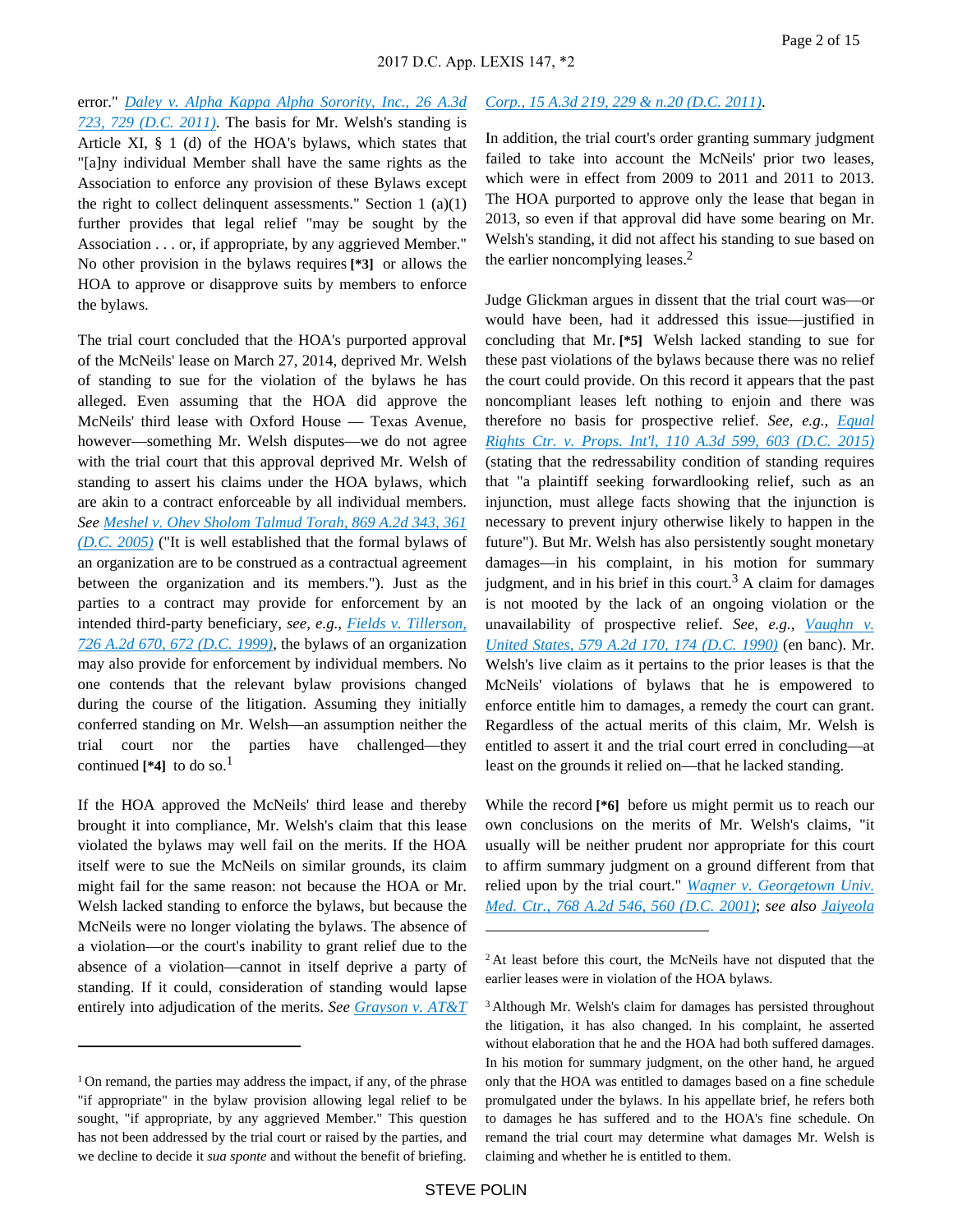*[v. District of Columbia, 40 A.3d 356, 372-73 \(D.C. 2012\)](https://advance.lexis.com/api/document?collection=cases&id=urn:contentItem:558Y-SC51-F04C-F088-00000-00&context=)*. The order granting summary judgment rested entirely on the erroneous conclusion that Mr. Welsh lacked standing due to the HOA's approval of the McNeils' 2013 lease, and the briefing in this appeal has focused on that issue. Arguments on other aspects of Mr. Welsh's standing or on the merits of Mr. Welsh's claims—for example, about whether the HOA actually approved the 2013 lease or whether Mr. Welsh has adequately shown an entitlement to damages based on the McNeils' prior noncompliant leases—can best be addressed by the trial court in the first instance. We therefore vacate the trial court's order granting summary judgment on Mr. Welsh's claims and remand for further proceedings consistent with this opinion.

#### **Dissent by:** GLICKMAN (In Part)

## **Dissent**

GLICKMAN, *Associate Judge*, with whom BECKWITH and MCLEESE, *Associate Judges*, join in parts I, II, and III.B, concurring in part and dissenting in part: These appeals are from the resolution by summary **[\*7]** judgment of a dispute between members of the Chaplin Woods Homeowners Association. Members Beverly McNeil and Alvin Elliott (the "McNeils") rented their townhouse to a group of recovering alcoholics and substance abusers as a residence. The terms of the rental agreement did not meet certain requirements in the Homeowners Association's Bylaws. Member Wilfred Welsh ("Welsh") sued the McNeils in Superior Court for leasing in violation of the Bylaws and without the approval of the Association's Board of Directors. The Homeowners Association itself did not join in his complaint and has not been a party to this litigation. The McNeils counterclaimed that Welsh was violating the Federal *Fair Housing* Act and the District of Columbia Human Rights Act by opposing their request for a reasonable accommodation — Board approval of their rental agreement — that would allow them to provide a dwelling to persons with disabilities. Welsh and the McNeils each moved for summary judgment on the other's claims. The trial judge, ruling that neither Welsh nor the McNeils had standing to maintain their claims, granted both motions.

Welsh rested his standing to sue the McNeils on a provision in the Bylaws of **[\*8]** the Homeowners Association giving individual members the "same rights as the Association" to enforce the Bylaws. After he initiated his suit, however, the Association, through the actions of its Board of Directors and its President, approved the McNeils' lease. Welsh contends this approval was itself improper under the Bylaws. Even if that is so, however, I agree with the trial judge that the approval operated to deprive Welsh of any standing he had to

pursue the claim he asserted against the McNeils; under the circumstances, as I explain below, the Bylaw provision on which Welsh relies for standing is inapplicable. I would therefore affirm the award of summary judgment in their favor on Welsh's complaint.

As to the counterclaims, the trial judge ruled that Welsh could not be liable to the McNeils under the *Fair Housing* and Human Rights Acts because "as a single board member, [he] does not have the power, on his own accord, to grant or deny a reasonable accommodation" to them. We, as a panel, conclude that this was an erroneous basis on which to find either that the McNeils lacked standing or that they could not prevail on the merits of their *fair housing* claims against Welsh. We therefore **[\*9]** reverse the award of summary judgment to Welsh on the McNeils' counterclaims.

## **I**.

Chaplin Woods Townhomes is a residential community situated on Texas Avenue in the Southeast quadrant of the District of Columbia. Welsh and the McNeils own homes in this community. All Chaplin Woods homeowners are members of the Homeowners Association and governed by its Bylaws. The Association is a District of Columbia corporation. As its Bylaws set forth, a five-member Board of Directors is vested with "all of the powers and duties necessary for the administration of the affairs of the Association and may do all acts that are not prohibited by these Bylaws." Welsh was a member of the Board; at times pertinent to this case, he served as its Secretary. The Board elects the officers of the Association. The President presides at all meetings of the Association and the Board of Directors and has "all of the general powers and duties which are incident to the chief executive of a stock corporation organized under the Business Corporation Act of the District of Columbia."

The Bylaws permit members to lease their townhouses subject to certain conditions and Board approval. The conditions include a rule against **[\*10]** occupation of the premises by anyone not named in the lease and a prohibition of subletting. However, by a two-thirds vote, the Board of Directors may approve leases that do not meet those or other Bylaw requirements. If the Board does not approve a lease, it "may pursue the legal remedies at its disposal in order to prevent the unauthorized use of the premises."

In general, "the Association, acting through its Board of Directors," may seek legal relief for any violation of the Bylaws. An "aggrieved Member" of the Homeowners Association also is authorized by the Bylaws to seek such relief "if appropriate." The Bylaws further state that "[a]ny individual Member shall have the same rights as the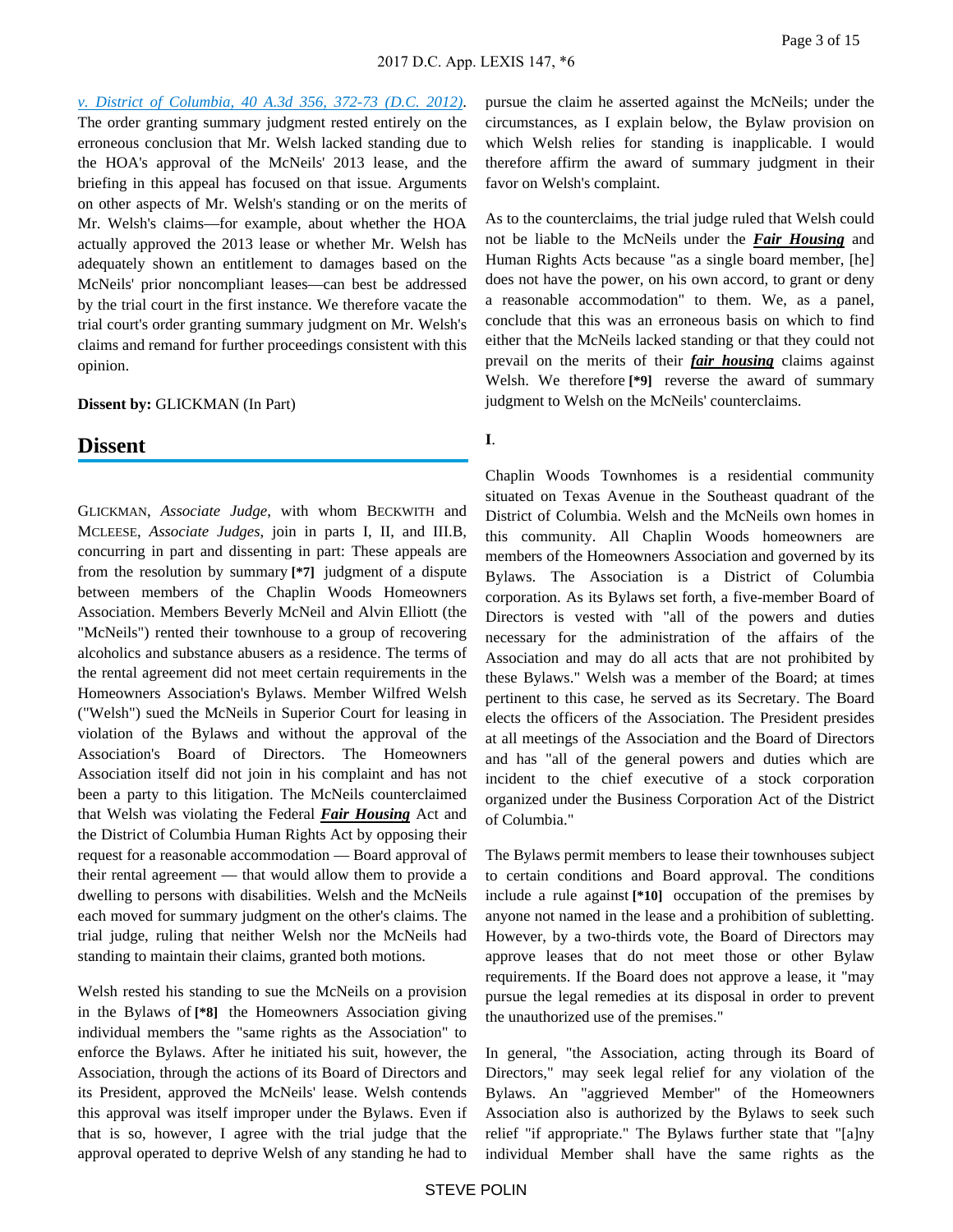Association to enforce any provision of these Bylaws except the right to collect delinquent assessments."

In April 2009, the McNeils started renting their townhouse in Chaplin Woods to an entity identified as "Oxford House — Texas Avenue." This entity was an unincorporated association of approximately seven women who were recovering alcoholics and drug addicts. The purpose of the lease was to provide them with sober, supportive, single-family housing in accordance with the tenets of a recovery program **[\*11]**  sponsored by a national organization known as Oxford House, Inc.<sup>3</sup> The lease was for two years. It was renewed for another two-year term in June 2011.

The two leases did not comply with the Homeowners Association Bylaws, chiefly because they did not name the persons who would occupy **[\*12]** the premises. The Board of Directors did not approve the leases. However, neither the Board nor Welsh took legal action to abate the unapproved tenancy while either lease was in effect.

Oxford Houses are not health care facilities, rehabilitation centers, or supervised halfway houses. They are simply residential dwellings rented by a group of individuals who are recovering from alcoholism and drug addiction. Three basic rules govern the functioning of all Oxford Houses: each house must 1) be democratically self-governed by its residents, 2) be financially self-supporting, and 3) immediately expel any resident who relapses into drug and/or alcohol use. No professional treatment, therapy, or paid staff is provided. Unlike a boarding house, where a proprietor is responsible to run and operate the premises, at Oxford House, the residents are responsible for their own food and care as well as for running the home. Because the house must be self-supporting, each of the residents needs a source of income to pay his or her fair share of the expenses.

*[Oxford House, Inc., 799 F. Supp. at 452](https://advance.lexis.com/api/document?collection=cases&id=urn:contentItem:3S4N-GPD0-008H-F367-00000-00&context=)*. A guiding principle of the program is to locate Oxford Houses in "clean, drug-free, single family neighborhoods that will provide the occupants a sense of pride and self-worth," on the premise that this "plays a crucial role in an individual's recovery by promoting self-esteem, helping to create an incentive not to relapse, and avoiding the temptations that the presence of drug trafficking can create." *[Id. at 453](https://advance.lexis.com/api/document?collection=cases&id=urn:contentItem:3S4N-GPD0-008H-F367-00000-00&context=)*.

In May of 2013, as the second lease was soon to expire, the President of the Board of Directors informed the McNeils in writing that they would have to submit a lease that complied with the Bylaws. The following month, the General Counsel of Oxford House, Inc., wrote a letter to the Board. Stating that he was writing on behalf of both the McNeils and the residents of Oxford House — Texas Avenue, he requested that the Board waive the Bylaw requirements at issue as a reasonable accommodation mandated by the *Fair Housing* Act to afford persons recovering from substance abuse who could not live independently or with their families "an equal opportunity to use and enjoy a single[-]family dwelling of their choice." The Board took no immediate action in response to this letter.

The McNeils proceeded to enter into another lease with Oxford House — Texas Avenue. They submitted this lease to the Board for its approval in August 2013. The Board rejected the lease for being non-compliant with the Bylaws. This time, **[\*13]** however, the Board turned the matter over to the Homeowners Association's attorney. In September 2013, that attorney sent the McNeils a "Notice of Violation — Cease and Desist" letter asserting they were violating the Bylaws by subleasing their townhouse and allowing persons not named in the lease to occupy it.<sup>4</sup> The letter called upon the McNeils to cure this violation within ten days and warned that their failure to cease subletting the property "may result in the Association exercising its available remedies at law," including removal of the tenants from the premises, the imposition of fines, the filing of a civil lawsuit, and other possible sanctions.

The General Counsel of Oxford House, Inc., answered the cease-and-desist notice on the McNeils' behalf. Citing his June 2013 request for a reasonable accommodation, he charged that the Association's conduct up to this point had violated the *fair housing* rights of both the McNeils and the Oxford House — Texas Avenue residents. He warned that if the Association did not grant a reasonable accommodation to enable them to proceed with their lease, the McNeils would apply for a court order enjoining enforcement of the Bylaws against them.

 **[\*14]** The Association's attorney responded that he had not known of the McNeils' request for a reasonable accommodation and would review it with the Board of Directors. On January 9, 2014, he sent the Board a letter advising that the accommodation sought by the McNeils

<sup>3</sup>Oxford House, Inc., is a not-for-profit, tax-exempt corporation that assists in the establishment of housing for recovering alcoholics and substance abusers. It acts as an "umbrella organization" for a national network of independent group homes. *[Oxford House, Inc. v.](https://advance.lexis.com/api/document?collection=cases&id=urn:contentItem:3S4N-GPD0-008H-F367-00000-00&context=)  [Cherry Hill, 799 F. Supp. 450, 452 \(D. N.J. 1992\)](https://advance.lexis.com/api/document?collection=cases&id=urn:contentItem:3S4N-GPD0-008H-F367-00000-00&context=)*; *see also [Tsombanidis v. City of W. Haven, 180 F. Supp. 2d 262, 272 \(D.](https://advance.lexis.com/api/document?collection=cases&id=urn:contentItem:44YH-3PM0-0038-Y2MP-00000-00&context=)  [Conn. 2001\)](https://advance.lexis.com/api/document?collection=cases&id=urn:contentItem:44YH-3PM0-0038-Y2MP-00000-00&context=)*, *aff'd in part, rev'd in part sub nom. [Tsombanidis v. W.](https://advance.lexis.com/api/document?collection=cases&id=urn:contentItem:4B7H-MTJ0-0038-X463-00000-00&context=)  [Haven Fire Dep't, 352 F.3d 565 \(2d Cir. 2003\)](https://advance.lexis.com/api/document?collection=cases&id=urn:contentItem:4B7H-MTJ0-0038-X463-00000-00&context=)*. "Oxford Houses," as the group homes are called, have been described as follows:

<sup>4</sup>"Specifically," the letter stated, "we understand that you have leased your Property to Oxford House — Texas Avenue . . . [which] has in turn subleased the Property to at least seven (7) individuals . . . for some type of halfway house or recovery home."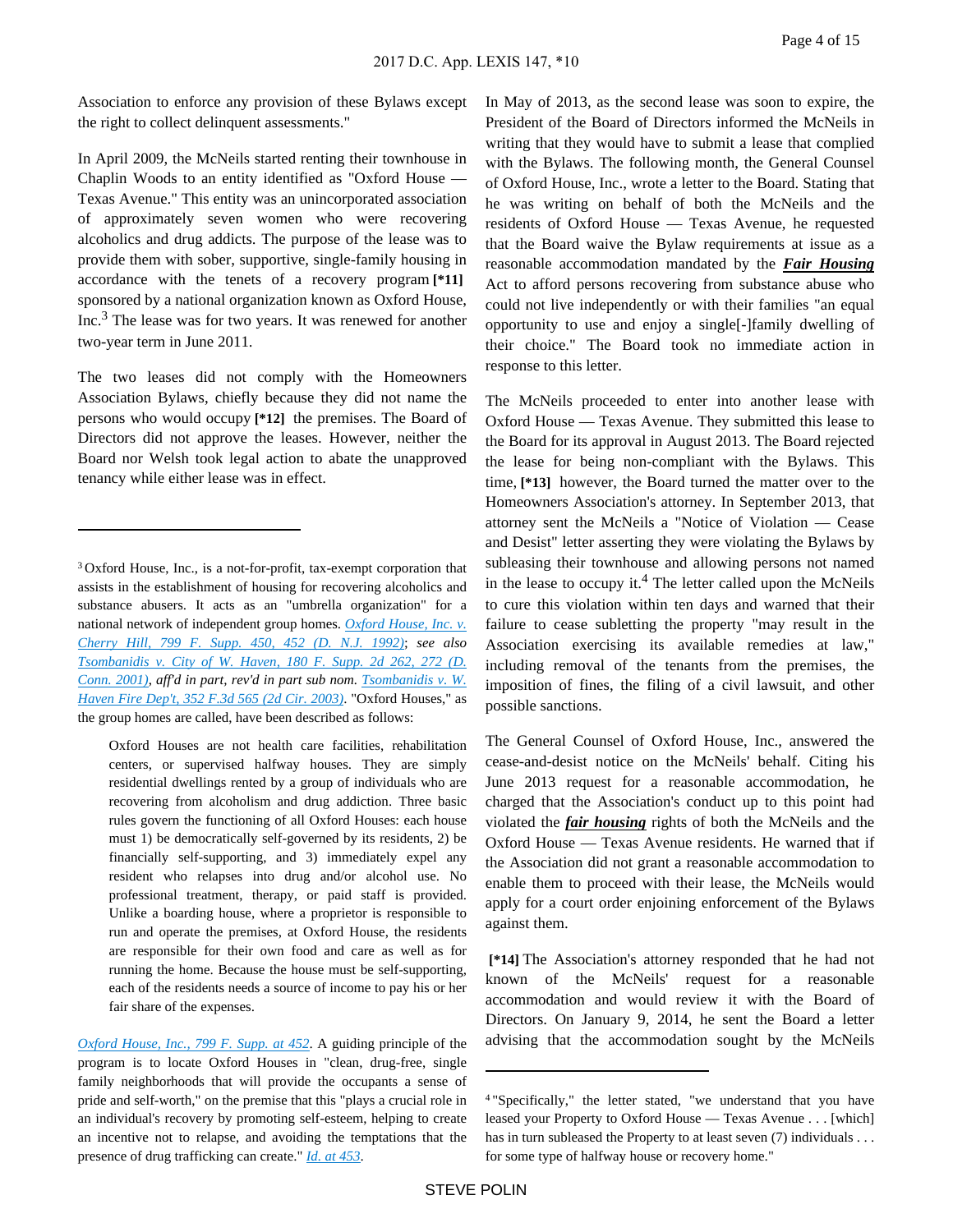would be "appropriate" and "required" under the *Fair Housing* Act and recommending that the full Board of Directors meet to discuss the issue.<sup>5</sup>

Two weeks later, on January 24, 2014, Welsh filed his complaint against the McNeils to enjoin them from leasing their townhouse in violation of the Homeowners Association Bylaws.<sup>6</sup> The Board of Directors did not authorize this action and the Association did not participate in it. Welsh brought the suit in his own name, citing the Bylaw provisions empowering individual members of the Association to enforce the Bylaws. In their answer, the McNeils asserted that Welsh lacked standing to maintain the action. They also counterclaimed, charging Welsh with discriminating against the residents of Oxford House — Texas Avenue in violation of the *Fair Housing* and Human Rights Acts, principally by ignoring, opposing, and obstructing their request for a reasonable accommodation. The McNeils claimed, **[\*15]**  among other things, that when they attempted to educate Welsh about their tenants' need for an accommodation, he refused to accept their explanations, and that he impeded and delayed consideration of their request for a reasonable accommodation by failing to bring the June 2013 letter from the General Counsel of Oxford House, Inc., to the attention of the Association's attorney (as allegedly it was Welsh's responsibility to do in his capacity as the Board's Secretary).<sup>7</sup> The McNeils further claimed that Welsh had retaliated against them in contravention of the *Fair Housing* and Human Rights Acts by threatening and thereafter pursuing legal action against them for not complying with the Bylaws. In response to the counterclaims, Welsh denied that his actions were discriminatory or retaliatory. He claimed to have acted solely in the belief that enforcement of the Bylaws is necessary to protect important legitimate interests of the Homeowners Association.

On April 28, 2014, shortly after the McNeils responded to the complaint, the President of the Homeowners Association sent them a letter on Association stationery. The letter advised the McNeils that the Board of Directors had voted on March **[\*16]** 27, 2014, on a motion to approve their lease with Oxford House — Texas Avenue. According to the letter, four of the five Directors were present at the meeting, including Welsh, and "[t]he vote was 2 yes, 1 nay and 1 excused."<sup>8</sup> "Therefore," the letter concluded, "the lease was approved[.]" So far as the record indicates, the Board of Directors has never disavowed this letter from its presiding officer. The Association has not sought to intervene in the present lawsuit to enforce the Bylaws against the McNeils' lease.

After they received the President's letter, the McNeils requested that Welsh dismiss his complaint. He refused to do so, taking the position that the Board vote on March 27 did not constitute an approval of the lease because only two Directors voted for approval. Welsh claimed that because there were four Directors present (though only three voted), a valid approval would have required three affirmative votes under a Bylaw provision stating that "the vote of *a majority of the Directors present* at a meeting at which a quorum is present shall constitute the decision of the Board of Directors" (emphasis added).<sup>9</sup> Welsh also claimed that the Board vote was ineffective because the Board **[\*17]** previously had disapproved the lease and because the McNeils did not obtain the Board's approval of it before the lease term commenced. The McNeils contend that Welsh's continuing prosecution of his suit against them after the Board's approval of their lease constitutes further retaliation in violation of the *fair housing* laws. Welsh denies this.

The parties eventually filed motions for summary judgment on the claims asserted against them. As we shall explain below, the trial judge granted both motions on the ground that neither Welsh nor the McNeils had standing to bring their respective claims.

## **II**.

Appellate review of a grant of summary judgment is *de novo*. <sup>10</sup> We will affirm if the record shows there is no genuine issue of material fact and the movant is entitled to judgment as a matter of law.<sup>11</sup> In conducting our review, we construe

<sup>5</sup>The letter is marked as a privileged attorney-client communication, but the privilege apparently has been waived, as the letter was produced in discovery and is part of the record on appeal.

<sup>&</sup>lt;sup>6</sup> In addition to equitable relief, the complaint prayed for attorneys' fees and asserted that Welsh was entitled to unspecified damages.

<sup>7</sup>Welsh claims he did not forward the letter because he did not know whether its author was representing the McNeils. He also points out that the full Board was aware of the request because the Oxford House's General Counsel sent his letter to all Board members.

<sup>8</sup>In an interrogatory answer in this case, Welsh stated that he "abstained from the vote because of [his] perceived conflict of interest" arising from the fact that he had sued the McNeils.

<sup>9</sup>We note that there may be a genuine, unresolved dispute as to the number of Directors present when the vote was taken: Welsh claims he was present, but the President's letter states that the fourth Director was "excused."

<sup>10</sup>*[Johnson v. Wash. Gas Light Co., 109 A.3d 1118, 1120 \(D.C.](https://advance.lexis.com/api/document?collection=cases&id=urn:contentItem:5F8W-G901-F04C-F004-00000-00&context=)  [2015\)](https://advance.lexis.com/api/document?collection=cases&id=urn:contentItem:5F8W-G901-F04C-F004-00000-00&context=)*.

<sup>11</sup>Super. Ct. Civ. R. 56 (c); *see, e.g., [Virginia Acad. of Clinical](https://advance.lexis.com/api/document?collection=cases&id=urn:contentItem:4GMH-X4Y0-0039-42FN-00000-00&context=)  [Psychologists v. Grp. Hospitalization & Med. Servs. Inc., 878 A.2d](https://advance.lexis.com/api/document?collection=cases&id=urn:contentItem:4GMH-X4Y0-0039-42FN-00000-00&context=)*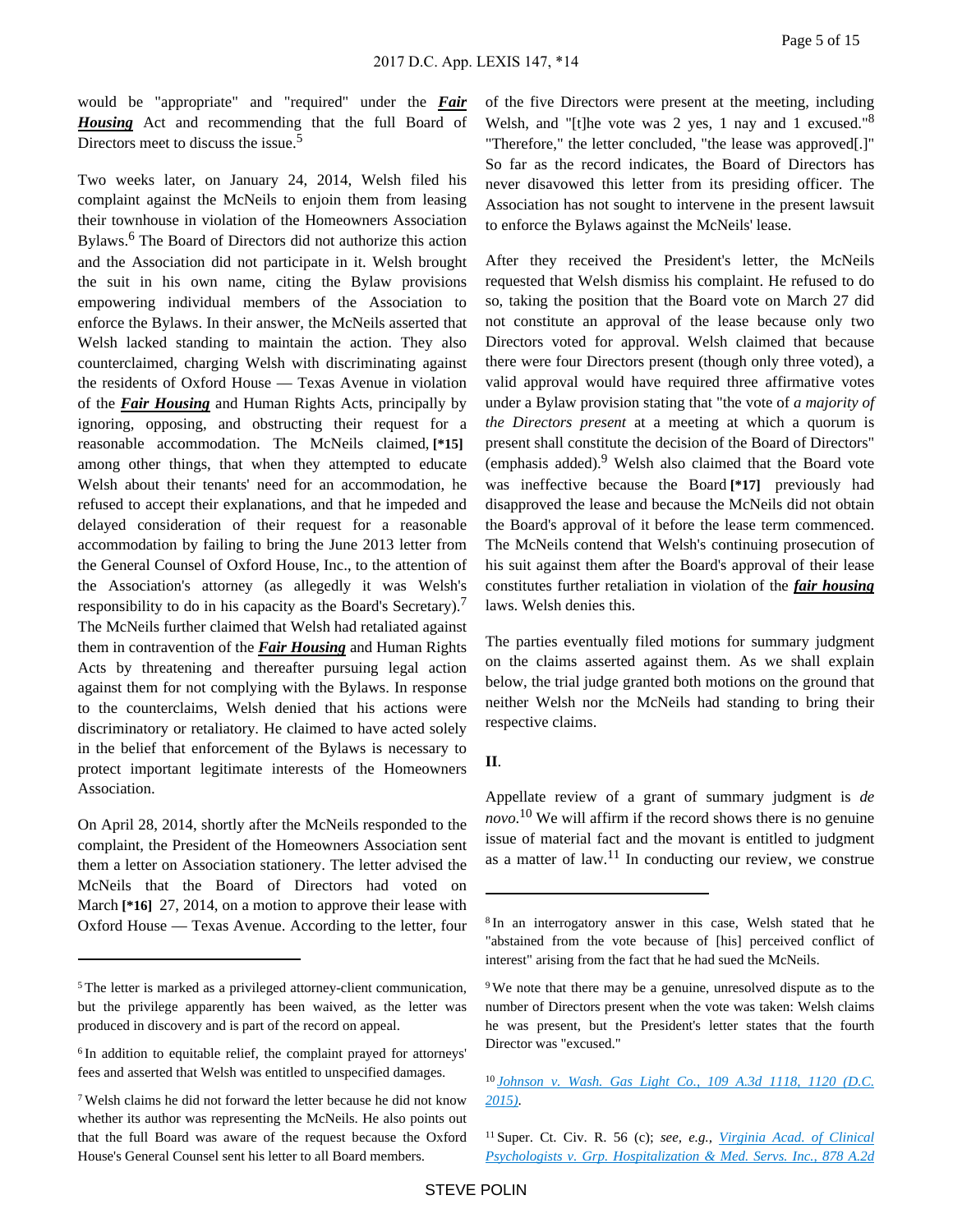the record "in the light most favorable to the non-moving party"; however, "mere conclusory allegations by the nonmoving party are legally insufficient" to defeat a facially sufficient motion.<sup>12</sup> Rather, the opponent of the motion "must" produce at least enough evidence to make out a prima facie case in support of [its] position."13 Civil Rule 56 "mandates the entry of summary **[\*18]** judgment" against a party that has failed to make a sufficient evidentiary showing on an essential element of its case with respect to which it has the burden of proof. $14$ 

"Standing is a threshold jurisdictional question [that] must be addressed prior to and independent of the merits of a party's claims." $15$  "[T]he question is whether the person whose standing is challenged is a proper party to request an adjudication of a particular issue."<sup>16</sup> This, too, is an issue of law that is reviewed *de novo*. <sup>17</sup> When a lawsuit has reached the summary judgment stage and a party's standing is in issue, the requisite "standing must be shown through 'specific facts' set forth 'by affidavit or other evidence' to survive a motion for summary judgment."<sup>18</sup>

Traditionally, we have looked to "federal standing jurisprudence, both constitutional and prudential," for the principles that determine whether a party has standing to pursue a claim for relief.<sup>19</sup> "Constitutional" standing is

<sup>12</sup>*[Joeckel v. Disabled Am. Veterans, 793 A.2d 1279, 1281 \(D.C.](https://advance.lexis.com/api/document?collection=cases&id=urn:contentItem:45D9-7630-0039-4555-00000-00&context=)  [2002\)](https://advance.lexis.com/api/document?collection=cases&id=urn:contentItem:45D9-7630-0039-4555-00000-00&context=)*.

<sup>13</sup>*[Id. at 1281-82](https://advance.lexis.com/api/document?collection=cases&id=urn:contentItem:45D9-7630-0039-4555-00000-00&context=)*.

<sup>14</sup>*[Celotex Corp. v. Catrett, 477 U.S. 317, 322-23, 106 S. Ct. 2548, 91](https://advance.lexis.com/api/document?collection=cases&id=urn:contentItem:3S4X-6HC0-0039-N37R-00000-00&context=)  [L. Ed. 2d 265 \(1986\)](https://advance.lexis.com/api/document?collection=cases&id=urn:contentItem:3S4X-6HC0-0039-N37R-00000-00&context=)* ("In such a situation, there can be 'no genuine issue as to any material fact,' since a complete failure of proof concerning an essential element of the nonmoving party's case necessarily renders all other facts immaterial."); *see, e.g., [Night &](https://advance.lexis.com/api/document?collection=cases&id=urn:contentItem:5DF0-PJ71-F04C-F05R-00000-00&context=)  [Day Mgmt., LLC v. Butler, 101 A.3d 1033, 1037 \(D.C. 2014\)](https://advance.lexis.com/api/document?collection=cases&id=urn:contentItem:5DF0-PJ71-F04C-F05R-00000-00&context=)*.

<sup>15</sup>*[Grayson v. AT&T Corp., 15 A.3d 219, 229 \(D.C. 2011\)](https://advance.lexis.com/api/document?collection=cases&id=urn:contentItem:520D-STK1-652G-W00D-00000-00&context=)* (en banc) (internal quotation marks omitted).

<sup>16</sup>*Id.* (internal quotation marks omitted).

<sup>17</sup>*[Parcel One Phase One Assocs. L.L.P. v. Museum Sq. Tenants](https://advance.lexis.com/api/document?collection=cases&id=urn:contentItem:5KS8-B7J1-F04C-F098-00000-00&context=)  [Ass'n, 146 A.3d 394, 398 \(D.C. 2016\)](https://advance.lexis.com/api/document?collection=cases&id=urn:contentItem:5KS8-B7J1-F04C-F098-00000-00&context=)*.

<sup>18</sup>*[Grayson, 15 A.3d at 246](https://advance.lexis.com/api/document?collection=cases&id=urn:contentItem:520D-STK1-652G-W00D-00000-00&context=)* (quoting *[Lujan v. Defenders of Wildlife,](https://advance.lexis.com/api/document?collection=cases&id=urn:contentItem:3S4W-XF70-003B-R3RX-00000-00&context=)  [504 U.S. 555, 561, 112 S. Ct. 2130, 119 L. Ed. 2d 351 \(1992\)\)](https://advance.lexis.com/api/document?collection=cases&id=urn:contentItem:3S4W-XF70-003B-R3RX-00000-00&context=)*.

<sup>19</sup>*[Friends of Tilden Park, Inc. v. District of Columbia, 806 A.2d](https://advance.lexis.com/api/document?collection=cases&id=urn:contentItem:46T9-XMW0-0039-41XY-00000-00&context=)  [1201, 1206 \(D.C. 2002\)](https://advance.lexis.com/api/document?collection=cases&id=urn:contentItem:46T9-XMW0-0039-41XY-00000-00&context=)* (internal quotation marks omitted); *see also [Grayson, 15 A.3d at 233-34](https://advance.lexis.com/api/document?collection=cases&id=urn:contentItem:520D-STK1-652G-W00D-00000-00&context=)*.

grounded in the "case or controversy" language of Article III of the federal Constitution. The *sine qua non* of constitutional standing is the requirement that the claimant have such a "personal stake in the outcome of the controversy" as to justify calling upon  $[419]$  the remedial powers of the court.<sup>20</sup> "A party has such a 'personal stake' only if: (1) he or she has suffered 'injury in fact' — an actual or imminent, concrete and particularized, invasion of a legally protected interest; (2) the injury is 'fairly . . . trace[able]' to [the] defendant's challenged actions; and  $(3)$  it is 'likely . . . the injury will be redressed by a favorable decision."<sup>21</sup>

In addition to those requirements, we also adhere to "the rule that a party 'generally must assert his own legal rights and interests, and cannot rest his claim to relief on the legal rights or interests of third parties. $122$  Unlike the constitutional standing requirements, this prohibition usually is viewed as a "prudential" limitation on standing. $^{23}$  As such, although it is a requirement of general applicability, it does not apply to claims for relief brought under statutes that provide otherwise. The Federal *Fair Housing* Act and the District of Columbia Human Rights Act are two such statutes; standing to sue under them has been held to be co-extensive with standing under Article III of the Constitution.<sup>24</sup> Standing ordinarily

<sup>21</sup>*[Equal Rights Ctr. v. Props. Int'l, 110 A.3d 599, 603 \(D.C. 2015\)](https://advance.lexis.com/api/document?collection=cases&id=urn:contentItem:5FCW-2VT1-F04C-F00H-00000-00&context=)* (quoting *[Lujan, 504 U.S. at 560-61](https://advance.lexis.com/api/document?collection=cases&id=urn:contentItem:3S4W-XF70-003B-R3RX-00000-00&context=)*); *accord [Grayson, 15 A.3d at](https://advance.lexis.com/api/document?collection=cases&id=urn:contentItem:520D-STK1-652G-W00D-00000-00&context=)  [246](https://advance.lexis.com/api/document?collection=cases&id=urn:contentItem:520D-STK1-652G-W00D-00000-00&context=)*; *[Friends of Tilden Park, 806 A.2d at 1206-07](https://advance.lexis.com/api/document?collection=cases&id=urn:contentItem:46T9-XMW0-0039-41XY-00000-00&context=)*.

<sup>22</sup>*[Kowalski v. Tesmer, 543 U.S. 125, 129, 125 S. Ct. 564, 160 L. Ed.](https://advance.lexis.com/api/document?collection=cases&id=urn:contentItem:4F13-37V0-004C-000K-00000-00&context=)  [2d 519 \(2004\)](https://advance.lexis.com/api/document?collection=cases&id=urn:contentItem:4F13-37V0-004C-000K-00000-00&context=)* (quoting *[Warth, 422 U.S. at 499](https://advance.lexis.com/api/document?collection=cases&id=urn:contentItem:3S4X-BGK0-003B-S1WN-00000-00&context=)*). The Supreme Court has recognized an exception to the rule against third-party standing where the party seeking to assert the right of another has a "close" relationship with the person who possesses the right and there is a "hindrance" to the possessor's ability to protect his own interests. *[Id.](https://advance.lexis.com/api/document?collection=cases&id=urn:contentItem:4F13-37V0-004C-000K-00000-00&context=)  [at 130](https://advance.lexis.com/api/document?collection=cases&id=urn:contentItem:4F13-37V0-004C-000K-00000-00&context=)*.

<sup>23</sup>*But see [Lexmark Int'l, Inc. v. Static Control Components, Inc., 134](https://advance.lexis.com/api/document?collection=cases&id=urn:contentItem:5BTS-W1F1-F04K-F003-00000-00&context=)  [S. Ct. 1377, 1387 n.3, 188 L. Ed. 2d 392 \(2014\)](https://advance.lexis.com/api/document?collection=cases&id=urn:contentItem:5BTS-W1F1-F04K-F003-00000-00&context=)* (describing thirdparty standing limitations as "hard[] to classify" and leaving consideration of their "proper place in the standing firmament" to "another day"). Other non-constitutional limitations on standing have been identified; *Lexmark* indicates that labeling them as "prudential" may be questionable. *See [134 S. Ct. at 1387](https://advance.lexis.com/api/document?collection=cases&id=urn:contentItem:5BTS-W1F1-F04K-F003-00000-00&context=)*. For present purposes, it is unnecessary to consider these other limitations.

<sup>24</sup>*See [Havens Realty Corp. v. Coleman, 455 U.S. 363, 372, 102 S.](https://advance.lexis.com/api/document?collection=cases&id=urn:contentItem:3S4X-5RB0-003B-S1M3-00000-00&context=)  [Ct. 1114, 71 L. Ed. 2d 214 \(1982\)](https://advance.lexis.com/api/document?collection=cases&id=urn:contentItem:3S4X-5RB0-003B-S1M3-00000-00&context=)* (holding that standing to maintain a civil action under the *Fair Housing* Act "extend[s] to the full limits of *[Art. III](https://advance.lexis.com/api/document?collection=statutes-legislation&id=urn:contentItem:4YF7-GNS1-NRF4-41TJ-00000-00&context=)* and that the courts accordingly lack the authority to create prudential barriers to standing" in suits brought under that

*[<sup>1226, 1232-33 \(</sup>D.C. 2005\)](https://advance.lexis.com/api/document?collection=cases&id=urn:contentItem:4GMH-X4Y0-0039-42FN-00000-00&context=)*.

<sup>20</sup>*[Grayson, 15 A.3d at 229 n.19](https://advance.lexis.com/api/document?collection=cases&id=urn:contentItem:520D-STK1-652G-W00D-00000-00&context=)* (quoting *[Warth v. Seldin, 422 U.S.](https://advance.lexis.com/api/document?collection=cases&id=urn:contentItem:3S4X-BGK0-003B-S1WN-00000-00&context=)  [490, 498, 95 S. Ct. 2197, 45 L. Ed. 2d 343 \(1975\)\)](https://advance.lexis.com/api/document?collection=cases&id=urn:contentItem:3S4X-BGK0-003B-S1WN-00000-00&context=)*.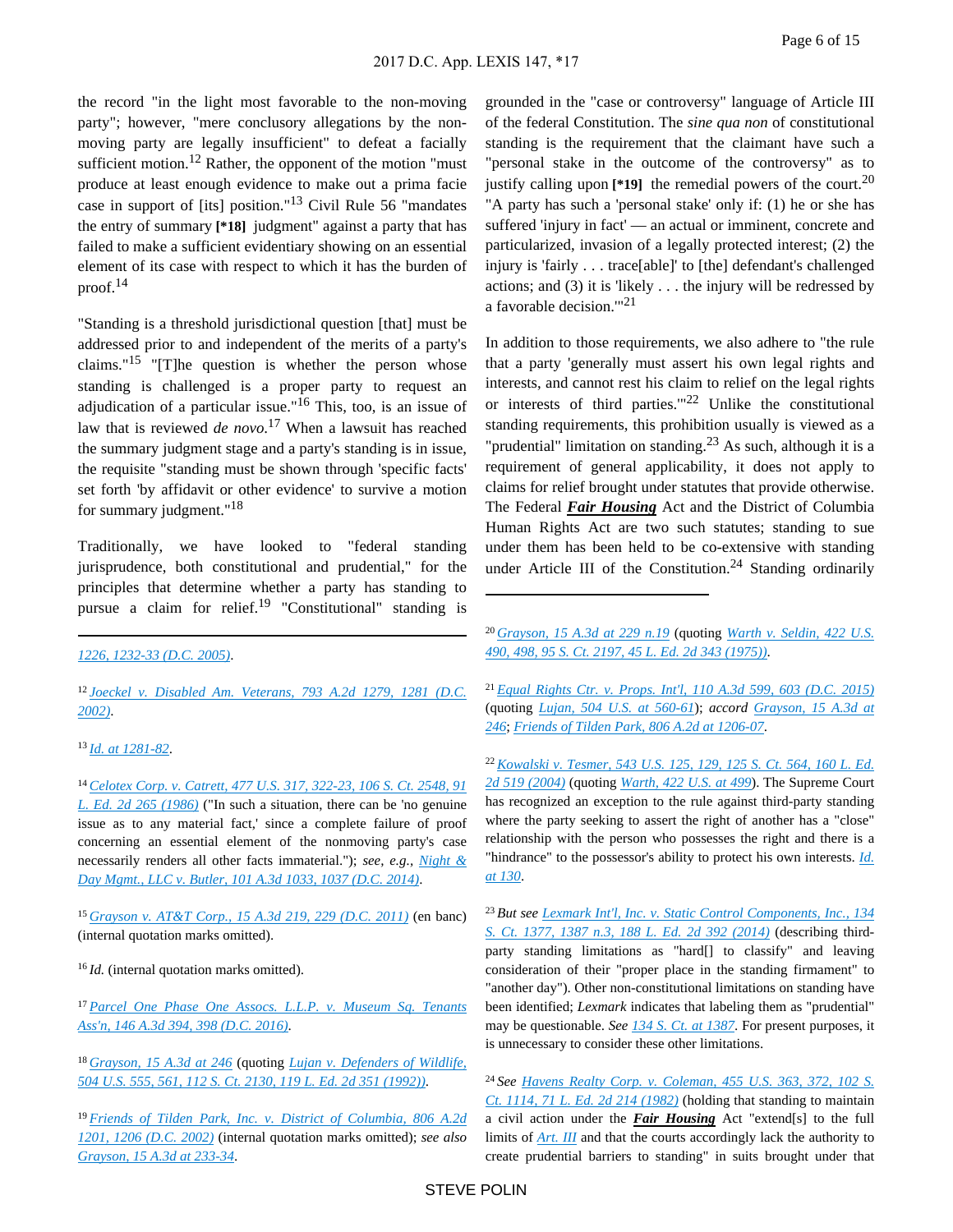must persist throughout the litigation.<sup>25</sup> This implicates the related concept **[\*20]** of mootness: "the doctrine of standing set in a time frame," in that "[t]he requisite personal interest that must exist at the commencement of the litigation (standing) must continue throughout its existence (mootness)." $^{26}$  An action becomes moot, and the plaintiff thereby loses his standing to continue to maintain it, "when the issues presented are no longer 'live' or the parties lack 'a legally cognizable interest in the outcome. $127$  Mootness, like standing, is a question of law that we review *de novo*. 28

#### **III**.

## **A**.

Regarding Welsh's claim against the McNeils for leasing their townhouse in violation of the Bylaws, the trial judge ruled that because the Board of Directors approved the McNeils' lease after Welsh commenced his lawsuit, a dispute no longer existed for the court to resolve. The judge found no legal support for the proposition that an individual homeowner

Act; "[t]hus the sole requirement for standing to sue under [the *Fair Housing* Act] is the *[Art. III](https://advance.lexis.com/api/document?collection=statutes-legislation&id=urn:contentItem:4YF7-GNS1-NRF4-41TJ-00000-00&context=)* minima of injury in fact") (internal quotation marks omitted); *[Equal Rights Ctr., 110 A.3d at 603](https://advance.lexis.com/api/document?collection=cases&id=urn:contentItem:5FCW-2VT1-F04C-F00H-00000-00&context=)* ("We have recognized, several times, that the DCHRA presents no additional prudential barriers.") (citing *[Exec. Sandwich Shoppe, Inc.](https://advance.lexis.com/api/document?collection=cases&id=urn:contentItem:401J-VD60-0039-4366-00000-00&context=)  [v. Carr Realty Corp., 749 A.2d 724, 733 \(D.C. 2000\)](https://advance.lexis.com/api/document?collection=cases&id=urn:contentItem:401J-VD60-0039-4366-00000-00&context=)*; *[Molovinsky v.](https://advance.lexis.com/api/document?collection=cases&id=urn:contentItem:3RRT-8HP0-003G-109K-00000-00&context=)  [Fair Emp't Council of Greater Washington, 683 A.2d 142, 146 \(D.C.](https://advance.lexis.com/api/document?collection=cases&id=urn:contentItem:3RRT-8HP0-003G-109K-00000-00&context=)  [1996\)\)](https://advance.lexis.com/api/document?collection=cases&id=urn:contentItem:3RRT-8HP0-003G-109K-00000-00&context=)*.

<sup>25</sup>*See, e.g., [Kamit Inst. for Magnificent Achievers v. District of](https://advance.lexis.com/api/document?collection=cases&id=urn:contentItem:5B4V-MCS1-F04C-F0FB-00000-00&context=)  [Columbia Public Charter School Bd., 81 A.3d 1282, 1286-87 \(D.C.](https://advance.lexis.com/api/document?collection=cases&id=urn:contentItem:5B4V-MCS1-F04C-F0FB-00000-00&context=)  [2013\)](https://advance.lexis.com/api/document?collection=cases&id=urn:contentItem:5B4V-MCS1-F04C-F0FB-00000-00&context=)* ("[I]t is not enough that Kamit may have had standing . . . at the outset of this litigation, or even when it noted its appeals  $\dots$ . The requisites of standing must continue to be met as long as the appeals continue.").

<sup>26</sup>*[Rotunda v. Marriott Int'l, Inc., 123 A.3d 980, 983 \(D.C. 2015\)](https://advance.lexis.com/api/document?collection=cases&id=urn:contentItem:5GV5-BX11-F04C-F002-00000-00&context=)* (quoting *[United States Parole Comm'n v. Geraghty, 445 U.S. 388,](https://advance.lexis.com/api/document?collection=cases&id=urn:contentItem:3S4X-7HJ0-003B-S2N5-00000-00&context=)  [397, 100 S. Ct. 1202, 63 L. Ed. 2d 479 \(1980\)\)](https://advance.lexis.com/api/document?collection=cases&id=urn:contentItem:3S4X-7HJ0-003B-S2N5-00000-00&context=)*. While "[l]ack of standing always deprives a court of the power to adjudicate a claim, . . . the doctrine of mootness is subject to recognized exceptions that allow a court to proceed to judgment." *[Mallof v. District of Columbia](https://advance.lexis.com/api/document?collection=cases&id=urn:contentItem:803M-3N00-YB0M-9004-00000-00&context=)  [Bd. of Elections & Ethics, 1 A.3d 383, 395 n.54 \(D.C. 2010\)](https://advance.lexis.com/api/document?collection=cases&id=urn:contentItem:803M-3N00-YB0M-9004-00000-00&context=)*; *see also [Grayson v. AT&T Corp., 15 A.3d 219, 235 n.38 \(D.C. 2011\)](https://advance.lexis.com/api/document?collection=cases&id=urn:contentItem:520D-STK1-652G-W00D-00000-00&context=)*. However, the exceptions this court has recognized, such as "for disputes capable of repetition yet evading review," *[Mallof, 1 A.3d at](https://advance.lexis.com/api/document?collection=cases&id=urn:contentItem:803M-3N00-YB0M-9004-00000-00&context=)  [395](https://advance.lexis.com/api/document?collection=cases&id=urn:contentItem:803M-3N00-YB0M-9004-00000-00&context=)*, are not pertinent here.

<sup>27</sup>*[Settlemire v. District of Columbia Office of Emp. Appeals, 898](https://advance.lexis.com/api/document?collection=cases&id=urn:contentItem:4JXR-4640-0039-40YR-00000-00&context=)  [A.2d 902, 904-05 \(D.C. 2006\)](https://advance.lexis.com/api/document?collection=cases&id=urn:contentItem:4JXR-4640-0039-40YR-00000-00&context=)* (citations omitted).

<sup>28</sup>*[Fraternal Order of Police, Metro. Labor Comm. v. District of](https://advance.lexis.com/api/document?collection=cases&id=urn:contentItem:5B6B-7071-F04C-F0HH-00000-00&context=)  [Columbia, 82 A.3d 803, 814 \(D.C. 2014\)](https://advance.lexis.com/api/document?collection=cases&id=urn:contentItem:5B6B-7071-F04C-F0HH-00000-00&context=)*.

could challenge the decision of a homeowners association in court without suing the association itself or its Board of Directors.

Welsh contends that the judge erred by relying on the mistaken (or at least disputed) premise that the Board validly approved the McNeils' lease. The trial judge did not **[\*21]**  address the validity of the Board's putative approval. I would conclude, however, that it was not necessary for the judge to address this issue in order to rule, correctly, that Welsh lost his standing to sue the McNeils directly once the Association approved their lease.

Welsh did have standing to sue the McNeils for violating the Association's Bylaws when he commenced his action against them in January 2014. Ordinarily, a homeowners association has the primary responsibility of enforcing its rules and regulations for the good of the entire community; such communal enforcement has been recognized as "one of the chief benefits of owning property in a common-interest community" and a "chief function" of the association.<sup>29</sup> Nevertheless, except where governing documents or statutes provide otherwise, it is the general rule that individual members of a homeowners association also may sue to enforce the association's bylaws.<sup>30</sup> That general rule is incorporated in the Bylaws on which Welsh relies for standing to sue the McNeils. Those Bylaws state that individual homeowners have "the same rights as the Association to enforce any provision of these Bylaws except the right to collect delinquent **[\*22]** assessments," and that an "aggrieved" homeowner may seek legal relief for a violation of the Bylaws "if appropriate."

Shared power to enforce the bylaws permits homeowners to act on violations when the homeowners association fails to do so.<sup>31</sup> The need for individual enforcement action typically

<sup>29</sup>*[Restatement \(Third\) of Property: Servitudes § 6.8, cmt. a](https://advance.lexis.com/api/document?collection=analytical-materials&id=urn:contentItem:42HW-55S0-00YF-X01N-00000-00&context=)* (2000).

<sup>30</sup>*See id.*; 15B AM. JUR. 2d *Condominiums & Cooperative Apartments* § 55 (2017) ("An individual unit owner also has standing to bring a claim against another unit owner for a breach of the condominium bylaws, even though the unit owners agreed to allow the condominium board to sue on their behalf for certain matters, as the board's right is not exclusive of the unit owners' rights to pursue legal remedies for individual wrongs.").

<sup>31</sup>*See [Williams v. Southern Trace Prop. Owners Ass'n, 981 So. 2d](https://advance.lexis.com/api/document?collection=cases&id=urn:contentItem:4SC0-1050-TX4N-G0RH-00000-00&context=)  [196 \(La. Ct. App. 2008\)](https://advance.lexis.com/api/document?collection=cases&id=urn:contentItem:4SC0-1050-TX4N-G0RH-00000-00&context=)* (upholding association's discretion not to enforce restrictions and covenants against minor infractions because "practicality and economy prohibit the enforcement of every violation" and "some violations may be more irritating to one owner than to another and may be deemed not actionable by the majority"; adding, in *dictum*, that each property owner "has the individual right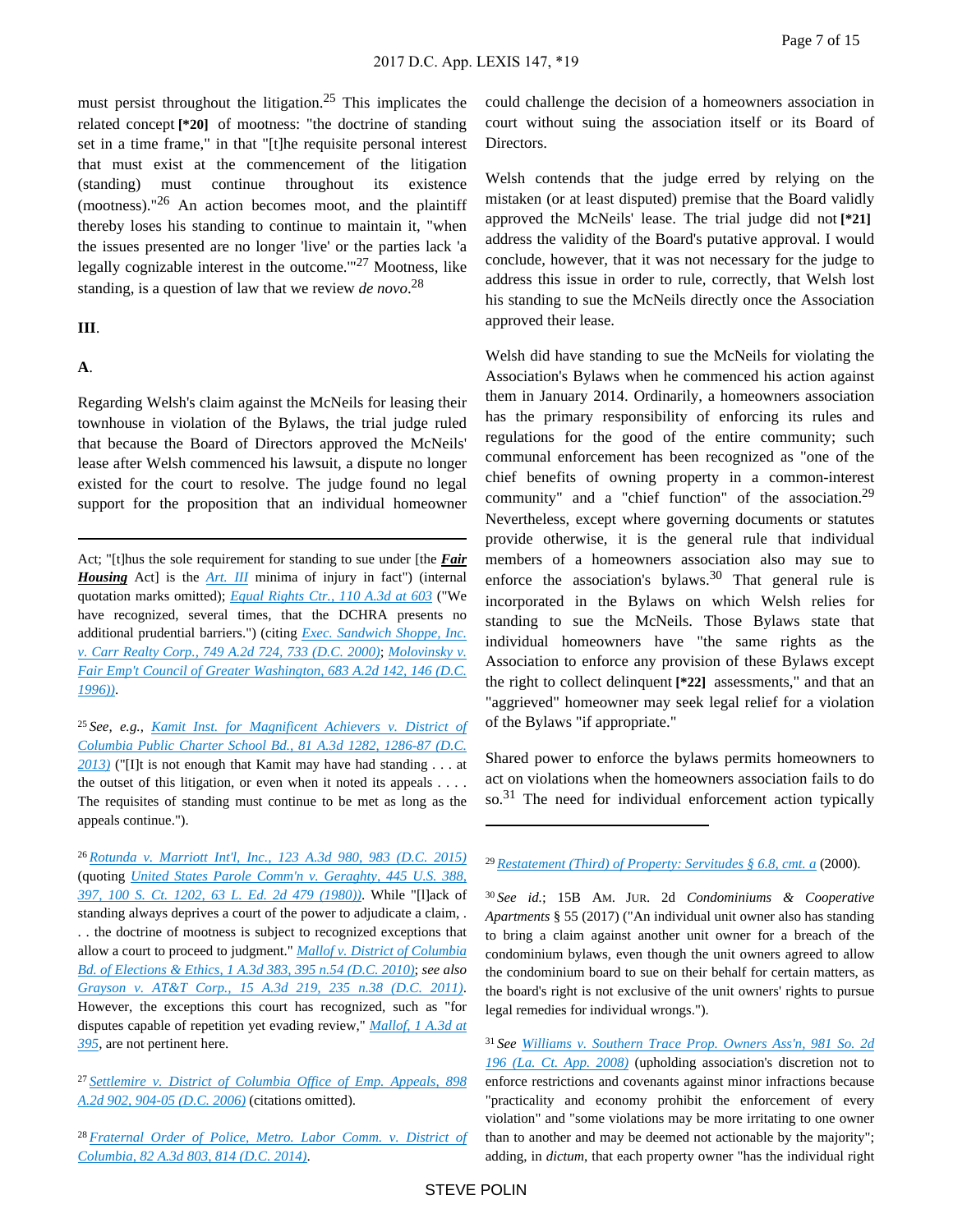arises when (unlike in the present case) the homeowner's claim is against the association itself<sup>32</sup> or the homeowner seeks a remedy for injury to his own personal property rather than a common injury.33 The issue in this case is not whether Welsh had standing to sue the McNeils when he commenced his lawsuit. The issue is whether Welsh continued to have standing to pursue the suit after the President of the Association informed the McNeils that the Association had approved their lease — or whether, in other words, Welsh's complaint thereupon became moot.

Shared power to enforce an association's bylaws becomes problematic when the parties who share the enforcement power disagree over whether it should be exercised. I am not aware of a case in which one member of a homeowners association was allowed to enforce a bylaw against another member over the association's objection, **[\*23]** i.e., contrary to a decision by the association not simply to refrain from enforcing the bylaw itself but to waive it and permit or excuse the alleged violation. It is one thing for a homeowner to enforce the bylaws when the association is unable, unwilling, or too busy to expend the time and effort to do so itself; mere inaction by the association does not foreclose the homeowner's enforcement action because it does not actually conflict with the association's decision. It is quite another thing when the association, representing all its members, *does* act and opts to resolve the dispute differently, without enforcement of the bylaws. Generally speaking, a homeowners association has the power to release or compromise any claim it has the right to assert, and to do so over the objections of individual homeowners, who then are

to seek enforcement of the restrictions and covenants if the Association in its discretion and judgment declines to act to the satisfaction of the property owner").

<sup>32</sup>*See [St. Denis v. Queensbury Baybridge Homeowners Ass'n, 955](https://advance.lexis.com/api/document?collection=cases&id=urn:contentItem:5757-C2M1-F04J-7324-00000-00&context=)  [N.Y.S.2d 263, 264-65, 100 A.D.3d 1326 \(App. Div. 2012\)](https://advance.lexis.com/api/document?collection=cases&id=urn:contentItem:5757-C2M1-F04J-7324-00000-00&context=)* (holding that an individual homeowner had standing to sue the association for amending its budget and raising monthly dues, to the homeowner's detriment, in violation of the association's declaration and bylaws) (citing cases).

<sup>33</sup>*See, e.g., [Kirschner v. Baldwin, 988 So. 2d 1138, 1141-42 \(Fla.](https://advance.lexis.com/api/document?collection=cases&id=urn:contentItem:4T47-6TF0-TX4N-G0H0-00000-00&context=)  [Dist. Ct. App. 2008\)](https://advance.lexis.com/api/document?collection=cases&id=urn:contentItem:4T47-6TF0-TX4N-G0H0-00000-00&context=)* (holding that property owner had standing to seek injunction and monetary relief in suit against neighbor for constructing garage too close to her property, in violation of setback restriction, and that the failure of the property owners' association to enforce the restriction did not bar the suit); *[Uehara v. Schlade, 236](https://advance.lexis.com/api/document?collection=cases&id=urn:contentItem:3RX4-3FH0-003D-H0SN-00000-00&context=)  [Ill. App. 3d 252, 603 N.E.2d 646, 650, 177 Ill. Dec. 576 \(Ill. App. Ct.](https://advance.lexis.com/api/document?collection=cases&id=urn:contentItem:3RX4-3FH0-003D-H0SN-00000-00&context=)  [1992\)](https://advance.lexis.com/api/document?collection=cases&id=urn:contentItem:3RX4-3FH0-003D-H0SN-00000-00&context=)* (holding that condominium unit owner had standing to sue owner of neighboring unit for fire-related damages to her condominium caused by neighbor's violation of maintenance requirements in condominium bylaws).

bound by the association's resolution of the claim.<sup>34</sup>

Although the Bylaws in this case recognize an individual homeowner's right to sue for a violation of the Bylaws, their phrasing — that a homeowner has "the same rights as the Association to enforce" the Bylaws and may seek legal relief "if appropriate" — supports the view that the Association **[\*24]** can foreclose such a lawsuit by resolving the claim itself. If the Association has waived its right to enforce a Bylaw, a homeowner who has only "the same rights as the Association" has no right to enforce it either. The Bylaw does not give individual homeowners superior or additional enforcement rights. It would be unreasonable to read the provision as empowering a Member to enforce a Bylaw that the Association has waived, for a Member's exercise of such an override power would interfere with the Association's ability to manage its affairs and represent the common interests of its Members, and it would threaten the reasonable expectations and legal rights of parties dealing with the Association and relying on its decisions. The words "if appropriate" also suggest a limitation on the individual Member's right to seek legal relief for a violation of the Bylaws; although the nature of that limitation is not spelled out, at least one court has understood similar words ("in any proper case") to mean that an association's decision to surrender a claim held in common by all its members precludes an individual member from pursuing the claim

<sup>34</sup>*See [Frantz v. CBI Fairmac Corp., 229 Va. 444, 331 S.E.2d 390,](https://advance.lexis.com/api/document?collection=cases&id=urn:contentItem:3S3J-VW00-003D-522R-00000-00&context=)  [395 \(Va. 1985\)](https://advance.lexis.com/api/document?collection=cases&id=urn:contentItem:3S3J-VW00-003D-522R-00000-00&context=)* (holding that "because a unit owners' association has the authority . . . to assert a claim for the violation of a common right, it necessarily has the authority to compromise the claim" over the objection of individual unit holders, all of whom are "bound by the compromise"); *[Golub v. Milpo, Inc., 402 Mass. 397, 522 N.E.2d](https://advance.lexis.com/api/document?collection=cases&id=urn:contentItem:3RX4-4F20-003C-V12X-00000-00&context=)  [954, 957-58 \(Mass. 1988\)](https://advance.lexis.com/api/document?collection=cases&id=urn:contentItem:3RX4-4F20-003C-V12X-00000-00&context=)* (explaining that association's power to conduct litigation relating to common areas and facilities "includes the power to settle claims prior to or in the course of litigation" on behalf of the unit owners). I do not suggest, however, that a homeowner's association may release or compromise an individual member's claim against a third party for damages to the member's personal property (as opposed to the common elements). *See id.* (holding that association has "no authority to settle claims for damages to individual units"); *[Siller v. Hartz Mountain Assocs., 93](https://advance.lexis.com/api/document?collection=cases&id=urn:contentItem:3S3J-W1N0-003C-P3WP-00000-00&context=)  [N.J. 370, 461 A.2d 568, 574 \(N.J. 1983\)](https://advance.lexis.com/api/document?collection=cases&id=urn:contentItem:3S3J-W1N0-003C-P3WP-00000-00&context=)* ("The unit owner, of course, does have primary rights to safeguard his interests in the unit he owns. . . . The unit owner's right to maintain an action for compensation for that loss against the wrongdoer is not extinguished or abridged by the association's exclusive right to seek compensation for damage to the common element."). Nor do I mean to suggest that the association can unilaterally compromise a homeowner's claim against the association itself (or the members of its governing body) for violation of the bylaws, breach of fiduciary duty, or other misconduct. *See id.*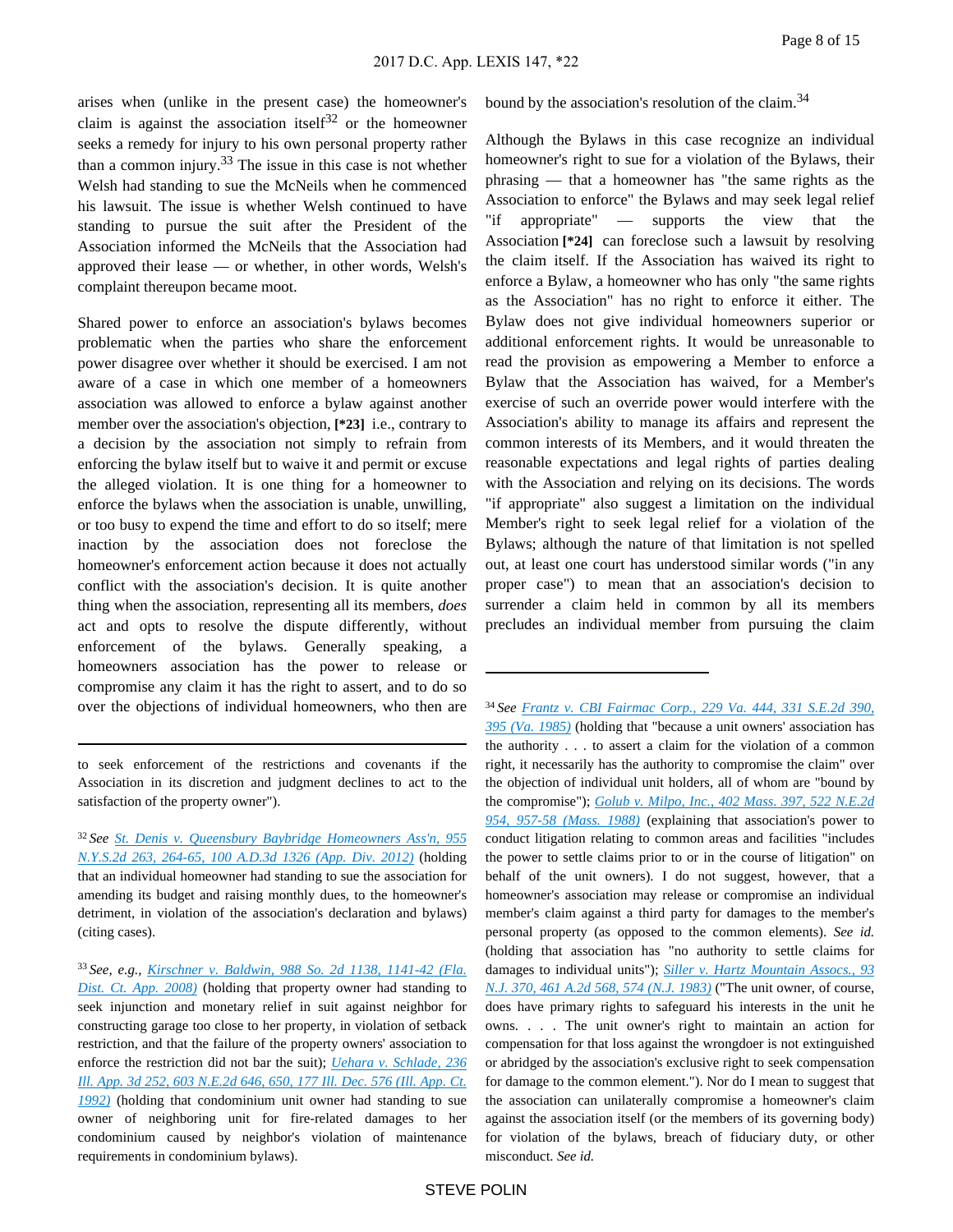directly against the alleged violator.<sup>35</sup>

The Association's **[\*25]** waiver of a right held in common would not necessarily bar a homeowner from pursuing a claim based on a different legal right or for an individual (as opposed to common) injury such as damage to the homeowner's personal unit or property. In this case, though, Welsh does not contend that he is asserting any right other than the same legal right the Association possessed to enforce the Bylaws against the McNeils for the common welfare of the Membership. The interest Welsh claims to have at stake is simply his interest in the enforcement of the Bylaws for the good of the Association as a whole, an interest he shares in common with all other homeowners. Thus, in his complaint, Welsh described the harm allegedly caused or threatened by the McNeils as follows:

Plaintiff and the Association have suffered damages as a result of Defendants' violation. The Association has valid reasons to require members to provide names of the tenants and to prohibit terms of less than 1 year. Such provisions are essential to the orderly management of the Association and to preserve the financial viability of the Association. Compliance with rules is necessary to collect HOA [Homeowners Association] fees in **[\*26]**  the event of a member default, or assessments in the event of a violation of bylaws.

Despite his *pro forma* request for monetary damages, Welsh did not and still does not claim to have been injured directly and personally by the McNeils' lease of their townhouse to Oxford House — Texas Avenue. At no point in this entire litigation — not in his complaint, nor at the summary judgment stage, nor even on appeal — has Welsh been able to identify any personal injury for which a court could award him monetary relief.<sup>36</sup> Merely pleading that one is entitled to unspecified monetary damages, without identifying an injury they would redress, is not enough to show personal standing.<sup>37</sup> By the summary judgment stage at the latest,

when he faced a direct challenge to his standing, it was Welsh's burden to proffer evidence of a personal injury on which he predicated his claim for recoverable damages.<sup>38</sup> He did not do so.

At oral argument in this appeal, the court inquired as to what monetary damages Welsh hoped to recover. His counsel responded that Welsh seeks to be compensated for his attorney's fees and costs (including the value of his own time) incurred in prosecuting this litigation against the **[\*27]**  McNeils. Welsh contends that his expectation of being awarded attorney's fees and costs pursuant to the Bylaws if he prevails on his claim against the McNeils suffices by itself to support his standing to pursue the litigation. But that is not so. "[A] party's interest in pursuing litigation in order to be awarded attorney's fees [and costs] cannot by itself create the requisite live controversy 'where none exists on the merits of the underlying claim.'"<sup>39</sup>

Welsh implicitly concedes that his claim against the McNeils would be moot if the Association's Board of Directors properly approved their lease. Welsh's argument is that the Board vote was not a valid approval, in spite of the representation in the President's letter to the McNeils, and that the Association therefore did not waive its right to enforce the Bylaws against the McNeils. Consequently, Welsh concludes, the Association did not preclude him from continuing his individual suit to enforce the Bylaws and stop the McNeils from leasing their townhouse to Oxford House — Texas Avenue. But whether the Board validly approved the lease or not, the President's letter to the McNeils said it did. In my view, the letter from the President **[\*28]** effected a legally binding relinquishment by the Association of its right to enforce the Bylaws against the McNeils on account of their lease.

*[326 Ill. Dec. 801 \(Ill. App. Ct. 2008\)](https://advance.lexis.com/api/document?collection=cases&id=urn:contentItem:4V6K-2KV0-TXFS-N322-00000-00&context=)* ("[A]n owner of a condominium unit has no standing to maintain an action in his own right where the alleged injury is inflicted upon the condominium association and the only injury to the unit owner is the indirect harm that consists in the lessening of value of his unit.").

<sup>38</sup>*See [Hamilton v. Howard Univ., 960 A.2d 308, 313 \(D.C. 2008\)](https://advance.lexis.com/api/document?collection=cases&id=urn:contentItem:4TX7-PT20-TXFP-12RB-00000-00&context=)* ("While we examine the evidence in the light most favorable to the party opposing the motion, "[c]onclusory allegations by the nonmoving party are insufficient to establish a genuine issue of material fact or to defeat the entry of summary judgment.'") (quoting *[Hollins v. Federal National Mortgage Ass'n, 760 A.2d 563, 570](https://advance.lexis.com/api/document?collection=cases&id=urn:contentItem:41DK-GBY0-0039-42S0-00000-00&context=)  [\(D.C. 2000\)\)](https://advance.lexis.com/api/document?collection=cases&id=urn:contentItem:41DK-GBY0-0039-42S0-00000-00&context=)*.

<sup>35</sup>*See [Frantz, 331 S.E.2d at 395](https://advance.lexis.com/api/document?collection=cases&id=urn:contentItem:3S3J-VW00-003D-522R-00000-00&context=)*. As we discuss below, this does not necessarily mean the individual aggrieved homeowner is without other recourse to rectify the association's wrongful failure to enforce the Bylaws or pursue a valid claim.

<sup>36</sup>Although Welsh has argued that the Association could have been entitled to damages based on a fine schedule promulgated by the Board pursuant to the Bylaws, those would be the Association's damages, not Welsh's. Moreover, the Board never assessed any fines against the McNeils and, even if the Board had done so, the Bylaws specifically withhold from Welsh "the right to collect delinquent assessments."

<sup>37</sup>*See [Davis v. Dyson, 387 Ill. App. 3d 676, 900 N.E.2d 698, 712,](https://advance.lexis.com/api/document?collection=cases&id=urn:contentItem:4V6K-2KV0-TXFS-N322-00000-00&context=)* 

<sup>39</sup>*[Settlemire v. District of Columbia Office of Emp. Appeals, 898](https://advance.lexis.com/api/document?collection=cases&id=urn:contentItem:4JXR-4640-0039-40YR-00000-00&context=)  [A.2d 902, 907 \(D.C. 2006\)](https://advance.lexis.com/api/document?collection=cases&id=urn:contentItem:4JXR-4640-0039-40YR-00000-00&context=)* (quoting *[Lewis v. Continental Bank](https://advance.lexis.com/api/document?collection=cases&id=urn:contentItem:3S4X-7T80-003B-416X-00000-00&context=)  [Corp., 494 U.S. 472, 480, 110 S. Ct. 1249, 108 L. Ed. 2d 400](https://advance.lexis.com/api/document?collection=cases&id=urn:contentItem:3S4X-7T80-003B-416X-00000-00&context=)  [\(1990\)\)](https://advance.lexis.com/api/document?collection=cases&id=urn:contentItem:3S4X-7T80-003B-416X-00000-00&context=)*.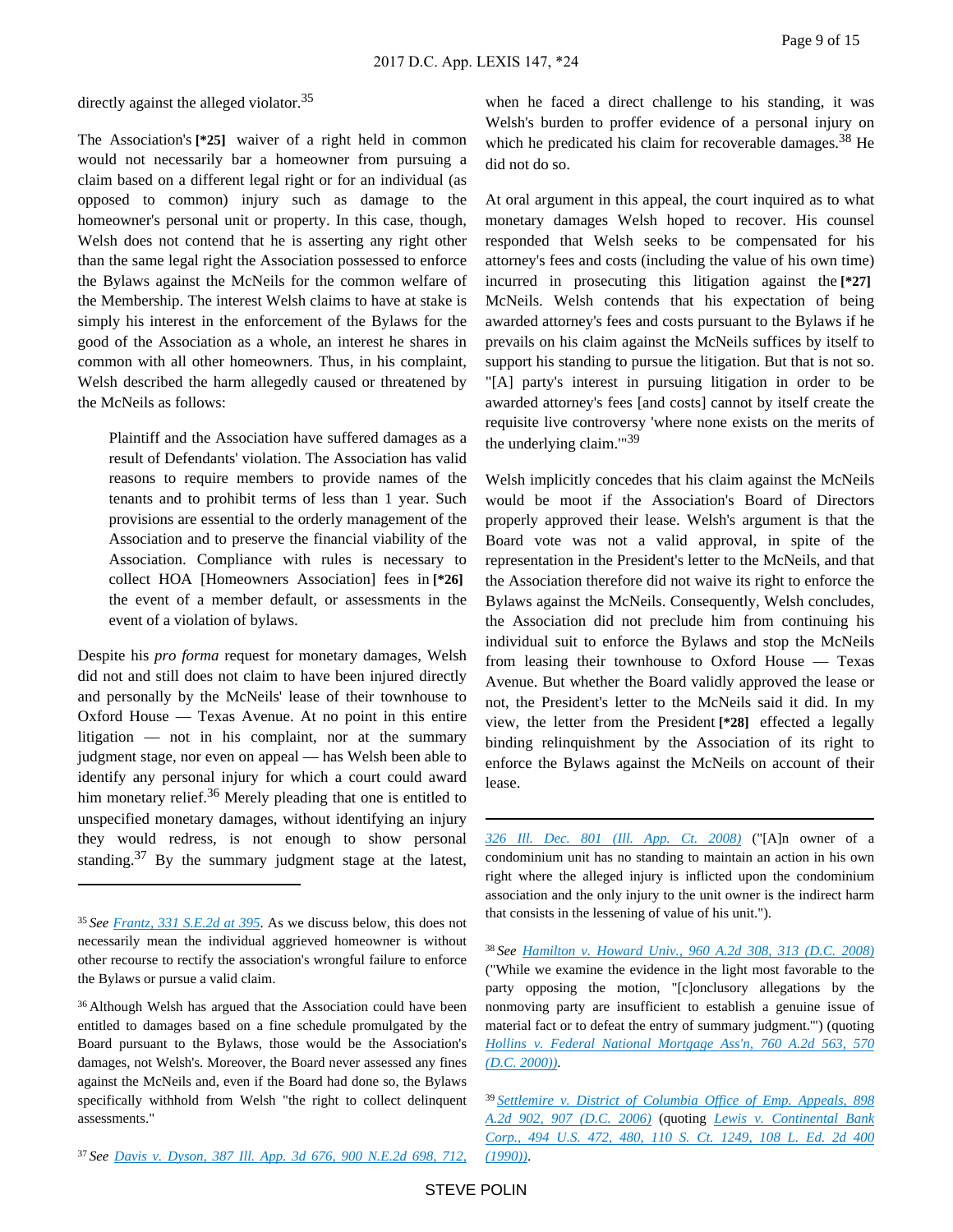The Association is a corporate body, and the conclusion that it waived its rights rests on principles of corporation law that are well established. A corporation "can only act by agents, and its duly elected officers are[,] within the scope of their respective duties, its agents to deal with third parties."40 Like any corporation, the Association therefore is "bound by the acts of its officers so long as they act with either actual or apparent authority."41 And even when an officer acts without actual or apparent authority, the corporation still may be bound if it fails to disaffirm the action within a reasonable time after learning of it; ratification is implied. $42$ 

41 *[Columbia Hosp. for Women Found., Inc. v. Bank of Tokyo-](https://advance.lexis.com/api/document?collection=cases&id=urn:contentItem:3T6H-GCF0-0038-Y1XG-00000-00&context=)[Mitsubishi, Ltd., 15 F. Supp. 2d 1, 7 \(D.D.C. 1997\)](https://advance.lexis.com/api/document?collection=cases&id=urn:contentItem:3T6H-GCF0-0038-Y1XG-00000-00&context=)*, *aff'd*, *159 F.3d 636 (D.C. Cir. 1998)* (holding corporation bound by contract executed by its president without the required authorization of the board of directors); *see also, e.g., [Curtiss-Wright Corp. v.](https://advance.lexis.com/api/document?collection=cases&id=urn:contentItem:3S42-78C0-003B-R3N7-00000-00&context=)  [Schoonejongen, 514 U.S. 73, 81, 115 S. Ct. 1223, 131 L. Ed. 2d 94](https://advance.lexis.com/api/document?collection=cases&id=urn:contentItem:3S42-78C0-003B-R3N7-00000-00&context=)  [\(1995\)](https://advance.lexis.com/api/document?collection=cases&id=urn:contentItem:3S42-78C0-003B-R3N7-00000-00&context=)* ("[A] corporation is bound by contracts entered into by its officers and agents acting on behalf of the corporation and for its benefit, provided they act within the scope of their express or implied powers.") (quoting 2 W. Fletcher, Cyclopedia of Law of Private Corporations § 466 at 505 (rev. ed. 1990)); *[Shear v. National](https://advance.lexis.com/api/document?collection=cases&id=urn:contentItem:3S4W-V7S0-0039-M4FB-00000-00&context=)  [Rifle Ass'n, 606 F.2d 1251, 1254, 196 U.S. App. D.C. 344 \(D.C. Cir.](https://advance.lexis.com/api/document?collection=cases&id=urn:contentItem:3S4W-V7S0-0039-M4FB-00000-00&context=)  [1979\)](https://advance.lexis.com/api/document?collection=cases&id=urn:contentItem:3S4W-V7S0-0039-M4FB-00000-00&context=)* (holding that despite the board's lack of authority to approve a contract, the corporation may be bound by it if the president possessed apparent authority to sign it); *[Russell, 23 App. D.C. at 407](https://advance.lexis.com/api/document?collection=cases&id=urn:contentItem:401J-KSX0-003B-K386-00000-00&context=)* ("[I]n the absence of specific limitations brought home to the knowledge of those who deal with them, or of which those who deal with them are bound to take notice, the officers of a corporation, as its agents, are authorized to bind the corporation to third parties so long as they act within the ordinary scope of their duties.").

<sup>42</sup>*[Capital Food Mart, Inc. v. Sam Blanken & Co., 267 A.2d 371, 373](https://advance.lexis.com/api/document?collection=cases&id=urn:contentItem:3RRT-B7R0-003G-13P0-00000-00&context=)  [\(D.C. 1970\)](https://advance.lexis.com/api/document?collection=cases&id=urn:contentItem:3RRT-B7R0-003G-13P0-00000-00&context=)* (holding that although the corporate treasurer had no authority to execute a listing agreement to sell its business, the corporation impliedly ratified the agreement and was bound by it because it knew of the agreement and took no steps to prevent or

In the present case, even if the President was mistaken about the meaning and validity of the Board's March 27 vote (a matter on which we do not opine), he acted in his official capacity and within the ordinary scope of his duties under the Bylaws as the chief executive officer and presiding Director of the Association in communicating with the McNeils about the  $[29]$  Board's decision regarding their lease.<sup>43</sup> If the President did not have actual authority to declare the McNeils' lease approved, he had apparent authority to do so based on his official position, the surrounding circumstances, and the Bylaws.<sup>44</sup> Welsh does not claim, and nothing in the record suggests, that it was unreasonable for the McNeils to believe the Board had approved their lease and had authorized the President to convey that decision to them. In addition to the indicia of apparent authority already mentioned, the President

repudiate it); *[Columbia Hosp., 15 F. Supp. 2d at 9](https://advance.lexis.com/api/document?collection=cases&id=urn:contentItem:3T6H-GCF0-0038-Y1XG-00000-00&context=)* ("The District of Columbia Court of Appeals has held that for an unauthorized act to be ratified, the principal must have knowledge of the act and may ratify the act impliedly, but the conduct that implies ratification must be conduct that is 'inconsistent with any other hypothesis.'") (quoting *[Lewis v. Washington Metro. Area Transit Auth., 463 A.2d 666, 671-](https://advance.lexis.com/api/document?collection=cases&id=urn:contentItem:3RRT-9K00-003G-152W-00000-00&context=) [72 \(D.C. 1983\)\)](https://advance.lexis.com/api/document?collection=cases&id=urn:contentItem:3RRT-9K00-003G-152W-00000-00&context=)*; *[Kuwait Airways Corp. v. Am. Sec. Bank, N.A., 890](https://advance.lexis.com/api/document?collection=cases&id=urn:contentItem:3S4X-8B10-003B-516Y-00000-00&context=)  [F.2d 456, 465, 281 U.S. App. D.C. 339 \(D.C. Cir. 1989\)](https://advance.lexis.com/api/document?collection=cases&id=urn:contentItem:3S4X-8B10-003B-516Y-00000-00&context=)*.

<sup>43</sup>The President's action was not *ultra vires*. As the court explained in *Columbia Hospital*,

Ultra vires doctrine encompasses only corporate actions that are expressly prohibited **[\*30]** by statute or by-law. Commentators have noted that though ultra vires acts are sometimes confused with . . . acts within the power of the corporation but exercised . . . without complying with required procedures . . ., in its true sense the phrase ultra vires describes action which is beyond the purpose or power of the corporation.

*[Columbia Hosp., 15 F. Supp. 2d at 7](https://advance.lexis.com/api/document?collection=cases&id=urn:contentItem:3T6H-GCF0-0038-Y1XG-00000-00&context=)* (internal quotation marks, brackets, and citation omitted). Accordingly, here as in that case, "[n]ot ultra vires, but the law of *agency*, governs [the plaintiff's] claim." *Id.* (emphasis in original).

<sup>44</sup>"Apparent authority arises when a principal places an agent in a position which causes a third person to reasonably believe the principal had consented to the exercise of authority the agent purports to hold. Apparent authority thus may exist without the principal's express authorization of the agent's representations or conduct[.]" *[Green Leaves Rest., Inc. v. 617 H St. Assocs., 974 A.2d](https://advance.lexis.com/api/document?collection=cases&id=urn:contentItem:7W1R-9MS1-2R6J-22D0-00000-00&context=)  [222, 230 \(D.C. 2009\)](https://advance.lexis.com/api/document?collection=cases&id=urn:contentItem:7W1R-9MS1-2R6J-22D0-00000-00&context=)* (internal quotation marks and brackets omitted). *See also [Columbia Hosp., 15 F. Supp. 2d at 8](https://advance.lexis.com/api/document?collection=cases&id=urn:contentItem:3T6H-GCF0-0038-Y1XG-00000-00&context=)* ("Moreover, at least one court has found that where a corporation appoints someone to act as 'chief executive officer and chairman of the board .

. . [a]ppointing a person to such a position may, in itself, create apparent authority in an employee.'") (quoting *[Federal Deposit Ins.](https://advance.lexis.com/api/document?collection=cases&id=urn:contentItem:3S3K-2NH0-003C-20DN-00000-00&context=)  [Corp. v. Texas Bank of Garland, 783 S.W.2d 604, 607 \(Tex. Ct. App.](https://advance.lexis.com/api/document?collection=cases&id=urn:contentItem:3S3K-2NH0-003C-20DN-00000-00&context=)  [1989\)\)](https://advance.lexis.com/api/document?collection=cases&id=urn:contentItem:3S3K-2NH0-003C-20DN-00000-00&context=)*.

<sup>40</sup>*[Russell v. Washington Sav. Bank, 23 App. D.C. 398, 407 \(D.C. Cir.](https://advance.lexis.com/api/document?collection=cases&id=urn:contentItem:401J-KSX0-003B-K386-00000-00&context=)  [1904\)](https://advance.lexis.com/api/document?collection=cases&id=urn:contentItem:401J-KSX0-003B-K386-00000-00&context=)*; *cf. [Gonzalez v. Internacional De Elevadores, S.A., 891 A.2d](https://advance.lexis.com/api/document?collection=cases&id=urn:contentItem:4J5W-0TM0-0039-41WX-00000-00&context=)  [227, 239 \(D.C. 2006\)](https://advance.lexis.com/api/document?collection=cases&id=urn:contentItem:4J5W-0TM0-0039-41WX-00000-00&context=)* ("[A]s all corporations must necessarily act through agents, a wholly owned subsidiary may be an agent and when its activities as an agent are of such a character as to amount to doing business of the parent, the parent is subjected to the in personam jurisdiction of the state in which the activities occurred.") (quoting *[Curtis Publishing Co. v. Cassel, 302 F.2d 132, 137 \(10th](https://advance.lexis.com/api/document?collection=cases&id=urn:contentItem:3S4X-3YH0-0039-Y1MV-00000-00&context=)  [Cir. 1962\)\)](https://advance.lexis.com/api/document?collection=cases&id=urn:contentItem:3S4X-3YH0-0039-Y1MV-00000-00&context=)*; (relying on the proposition that when a corporation's CEO signs a contract with a third party, he is acting on behalf of the corporation); *[BCCI Holdings \(Luxembourg\), S.A. v. Clifford, 964 F.](https://advance.lexis.com/api/document?collection=cases&id=urn:contentItem:3S4N-BFV0-00B1-F0KD-00000-00&context=)  [Supp. 468, 478 \(D.D.C. 1997\)](https://advance.lexis.com/api/document?collection=cases&id=urn:contentItem:3S4N-BFV0-00B1-F0KD-00000-00&context=)* ("Because a corporation operates through individuals, the privity and knowledge of individuals at a certain level of responsibility must be deemed the privity and knowledge of the organization.") (quoting *[FDIC v. Ernst & Young,](https://advance.lexis.com/api/document?collection=cases&id=urn:contentItem:3S4X-2220-008H-V2MS-00000-00&context=)  [967 F.2d 166, 171 \(5th Cir. 1992\)\)](https://advance.lexis.com/api/document?collection=cases&id=urn:contentItem:3S4X-2220-008H-V2MS-00000-00&context=)*.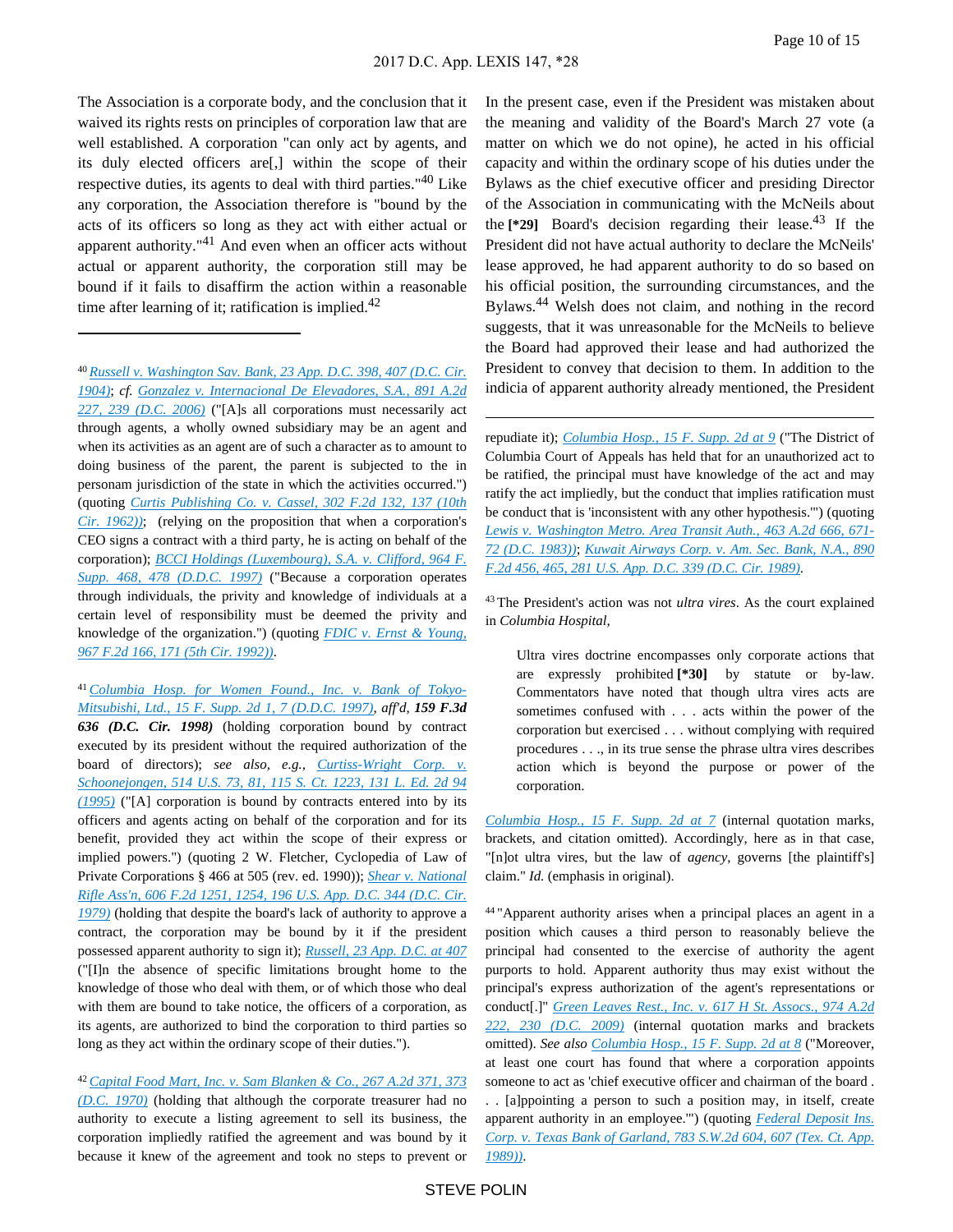of the Association owed fiduciary duties to its members, including the McNeils. $45$  It is axiomatic that "it is reasonable for a person to act upon the representations of a speaker who owes the listener a fiduciary duty."46 Moreover, the Board of Directors did not join the present litigation against the McNeils and never repudiated the approval of the McNeils' lease. The Board's inaction in that regard reinforced the reasonableness of the McNeils' reliance on the President's communication and amounted to an implicit ratification of the President's letter.

The Association is therefore bound by the action of its President to treat the McNeils' lease as having been approved in accordance with the Bylaws. The approval amounted to a waiver of the Association's claim against the McNeils for leasing their townhouse in violation of the Bylaws. As I have explained, this waiver binds not only the Association, but also its individual Members, including Welsh.

Welsh argues that even if the Association is deemed to have approved the McNeils' most recent lease, it did not approve their two previous leases with Oxford House — Texas Avenue, and therefore he still may enforce the Bylaws with respect to them. But those leases expired before Welsh brought this lawsuit, and he has identified no lingering adverse consequences, nor any threat of future harm posed by them, nor any compensable injury **[\*31]** he sustained on account of them. Moreover, while the Association perhaps could have assessed fines against the McNeils because of the expired leases, it did not do so; nor, as previously noted, does Welsh have the right under the Bylaws to sue to collect unpaid fines from the McNeils. Consequently, even if the Association retains a theoretical right to enforce the Bylaws with respect to the expired leases (which seems highly doubtful given the Association's ultimate approval of the most recent lease), there is no effective relief the court now can provide Welsh for the McNeils' alleged violation of the Bylaws — there is nothing for the court to enjoin and no

monetary damages to award him — so the third, redressability, condition of standing is not satisfied.<sup>47</sup>

The preceding analysis does not necessarily mean a homeowner such as Welsh is without any viable remedy when the management of the homeowners association wrongly refuses to bring suit or otherwise enforce the bylaws. Although a plaintiff usually has standing to assert only his "own legal rights and interests, and cannot rest his claim to relief on the legal rights or interests of third parties,"<sup>48</sup> the homeowner may be able **[\*32]** to pursue a derivative action in the association's name to enforce the association's rights.<sup>49</sup> In order to do so, however, the homeowner must satisfy the conditions precedent for the maintenance of such actions, including the demand requirement.<sup>50</sup> In the present case,

<sup>48</sup>*[Warth v. Seldin, 422 U.S. 490, 499, 95 S. Ct. 2197, 45 L. Ed. 2d](https://advance.lexis.com/api/document?collection=cases&id=urn:contentItem:3S4X-BGK0-003B-S1WN-00000-00&context=)  [343 \(1975\)](https://advance.lexis.com/api/document?collection=cases&id=urn:contentItem:3S4X-BGK0-003B-S1WN-00000-00&context=)*.

<sup>49</sup>*See, e.g., [Cigal v. Leader Dev. Corp., 408 Mass. 212, 557 N.E.2d](https://advance.lexis.com/api/document?collection=cases&id=urn:contentItem:3RX4-42T0-003C-V55Y-00000-00&context=)  [1119, 1122-23 \(Mass. 1990\)](https://advance.lexis.com/api/document?collection=cases&id=urn:contentItem:3RX4-42T0-003C-V55Y-00000-00&context=)* (individual unit owners cannot assert claims of condominium association except by way of a derivative suit); *[Siller v. Hartz Mountain Assocs., 93 N.J. 370, 461 A.2d 568,](https://advance.lexis.com/api/document?collection=cases&id=urn:contentItem:3S3J-W1N0-003C-P3WP-00000-00&context=)  [574-75 \(N.J. 1983\)](https://advance.lexis.com/api/document?collection=cases&id=urn:contentItem:3S3J-W1N0-003C-P3WP-00000-00&context=)* (when a unit owner sues on a common element claim because of the association's failure to do so, "the unit owner's claim should be considered derivative in nature and the association must be named as a party").

<sup>50</sup>A shareholder (or a member of a non-profit corporation) seeking to bring a derivative enforcement action "must first demonstrate to the court either that the corporation refused to proceed after a suitable demand for action or that a demand would be futile." *[Behradrezaee](https://advance.lexis.com/api/document?collection=cases&id=urn:contentItem:4M9H-V760-0039-448N-00000-00&context=)  [v. Dashtara, 910 A.2d 349, 354-55 \(D.C. 2006\)](https://advance.lexis.com/api/document?collection=cases&id=urn:contentItem:4M9H-V760-0039-448N-00000-00&context=)*. Generally, moreover, shareholders are prohibited from "initiating actions to enforce the rights of the corporation unless the corporation's management has refused to pursue the same action for reasons other than good-faith business judgment." *[Franchise Tax Bd. of California](https://advance.lexis.com/api/document?collection=cases&id=urn:contentItem:3S4X-8GS0-003B-42B2-00000-00&context=)  [v. Alcan Aluminium Ltd., 493 U.S. 331, 336, 110 S. Ct. 661, 107 L.](https://advance.lexis.com/api/document?collection=cases&id=urn:contentItem:3S4X-8GS0-003B-42B2-00000-00&context=)  [Ed. 2d 696 \(1990\)](https://advance.lexis.com/api/document?collection=cases&id=urn:contentItem:3S4X-8GS0-003B-42B2-00000-00&context=)*; *see, e.g., [Goldberg v. Michael, 328 Ill. App. 3d](https://advance.lexis.com/api/document?collection=cases&id=urn:contentItem:4547-9FY0-0039-40CT-00000-00&context=)  [593, 766 N.E.2d 246, 251, 262 Ill. Dec. 626 \(Ill. App. Ct. 2002\)](https://advance.lexis.com/api/document?collection=cases&id=urn:contentItem:4547-9FY0-0039-40CT-00000-00&context=)* (holding that individual homeowners could not pursue litigation derivatively on behalf of their homeowners association when the board had voted not to proceed with litigation, without a showing that the board "abused its discretion, was grossly negligent, or acted in bad faith or fraudulently").

<sup>45</sup>*See [Willens v. 2720 Wisconsin Ave. Co-op. Ass'n, 844 A.2d 1126,](https://advance.lexis.com/api/document?collection=cases&id=urn:contentItem:4BYR-4VR0-0039-437J-00000-00&context=)  [1136 \(D.C. 2004\)](https://advance.lexis.com/api/document?collection=cases&id=urn:contentItem:4BYR-4VR0-0039-437J-00000-00&context=)* ("The directors of the Cooperative owed the duties of a fiduciary to the corporation and to its members.") (citing *[Wisconsin Ave. Assocs. v. 2720 Wisconsin Ave. Coop. Ass'n, 441](https://advance.lexis.com/api/document?collection=cases&id=urn:contentItem:3RRT-9NH0-003G-10B3-00000-00&context=)  [A.2d 956, 962-63 \(D.C. 1982\)\)](https://advance.lexis.com/api/document?collection=cases&id=urn:contentItem:3RRT-9NH0-003G-10B3-00000-00&context=)*; *[Feliciano v. Geneva Terrace Estates](https://advance.lexis.com/api/document?collection=cases&id=urn:contentItem:5CHN-CCF1-F04G-301K-00000-00&context=)  [Homeowners Ass'n, 2014 IL App \(1st\) 130269, 383 Ill. Dec. 257, 14](https://advance.lexis.com/api/document?collection=cases&id=urn:contentItem:5CHN-CCF1-F04G-301K-00000-00&context=)  [N.E.3d 540, 550 \(Ill. App. Ct. 2014\)](https://advance.lexis.com/api/document?collection=cases&id=urn:contentItem:5CHN-CCF1-F04G-301K-00000-00&context=)* ("The individual members of the board of managers of a condominium association owe a fiduciary duty to the unit owners.").

<sup>46</sup>*[Armstrong v. Accrediting Council for Continuing Educ. &](https://advance.lexis.com/api/document?collection=cases&id=urn:contentItem:3S4N-CN60-00B1-F275-00000-00&context=)  [Training, Inc., 961 F. Supp. 305, 310 \(D.D.C. 1997\)](https://advance.lexis.com/api/document?collection=cases&id=urn:contentItem:3S4N-CN60-00B1-F275-00000-00&context=)*; *see, e.g., [Hercules & Co. v. Shama Rest. Corp., 613 A.2d 916, 934 \(D.C.](https://advance.lexis.com/api/document?collection=cases&id=urn:contentItem:3RRT-8WC0-003G-11TN-00000-00&context=)  [1992\)](https://advance.lexis.com/api/document?collection=cases&id=urn:contentItem:3RRT-8WC0-003G-11TN-00000-00&context=)*.

<sup>47</sup>*See, e.g., [Equal Rights Ctr. v. Properties Int'l, 110 A.3d 599, 603](https://advance.lexis.com/api/document?collection=cases&id=urn:contentItem:5FCW-2VT1-F04C-F00H-00000-00&context=)  [\(D.C. 2015\)](https://advance.lexis.com/api/document?collection=cases&id=urn:contentItem:5FCW-2VT1-F04C-F00H-00000-00&context=)* (explaining that the redressability condition of standing means that "a plaintiff seeking forward-looking relief, such as an injunction, must allege facts showing that the injunction is necessary to prevent injury otherwise likely to happen in the future"); *[Thorn v.](https://advance.lexis.com/api/document?collection=cases&id=urn:contentItem:4MMG-K8P0-0039-40HD-00000-00&context=)  [Walker, 912 A.2d 1192, 1195-97 \(D.C. 2006\)](https://advance.lexis.com/api/document?collection=cases&id=urn:contentItem:4MMG-K8P0-0039-40HD-00000-00&context=)* (holding that sale of property mooted appeal of judgment for specific performance of purchase agreement).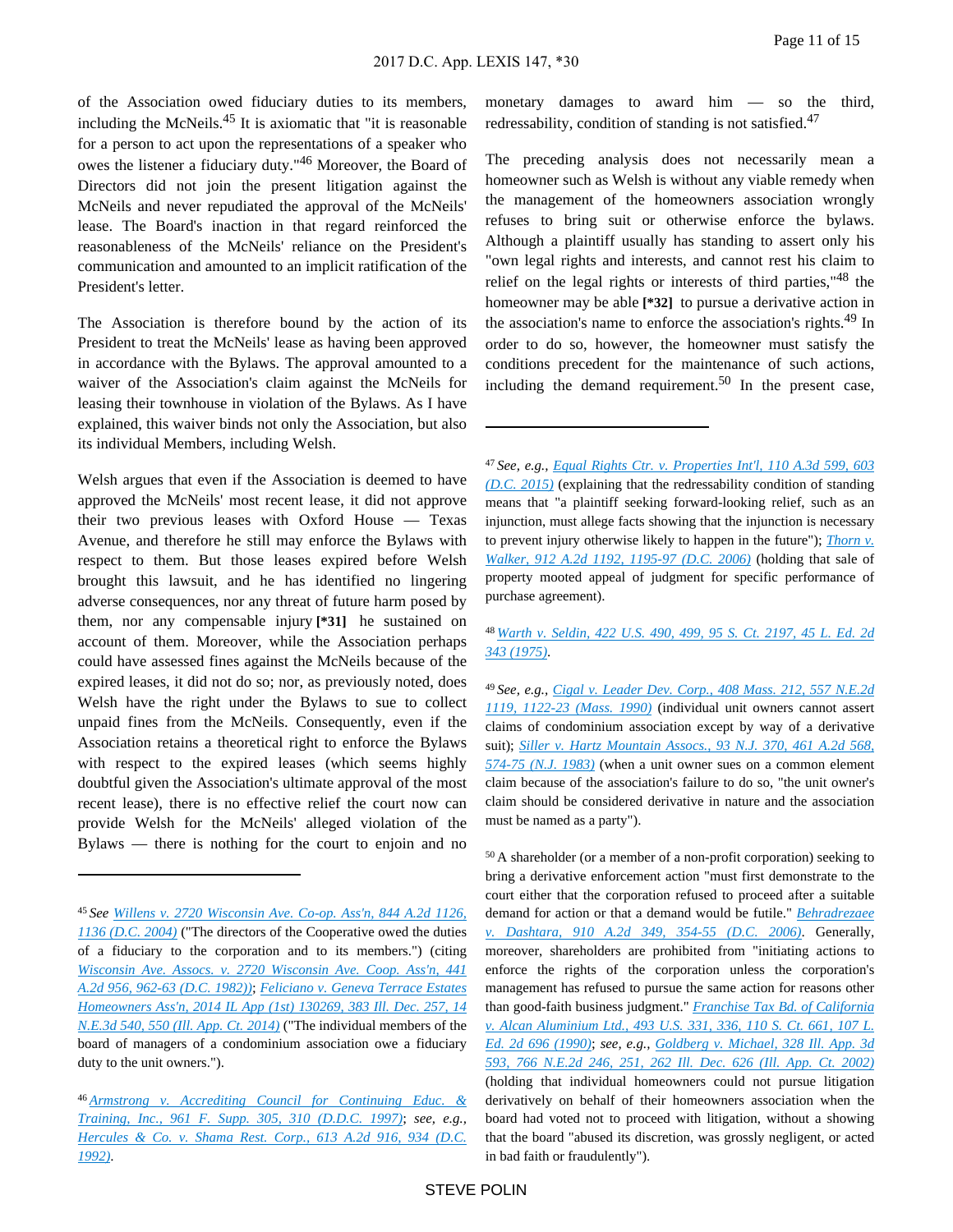Welsh did not pursue relief through the vehicle of a derivative action; he did not claim to have made a demand on the Board of Directors, that it would have been futile to do so, or that the Board's failure to sue the McNeils was in bad faith, unreasonable, or attributable to any reason other than the exercise of a good faith business judgment (on the advice of counsel, as it appears).

I would, therefore, conclude that the trial court properly dismissed Welsh's complaint against the McNeils for lack of standing or, more precisely, for mootness.

#### **B**.

In awarding summary judgment to Welsh on the McNeils' counterclaims, the trial judge reasoned that a tenant suing his landlord under the *fair housing* laws for the denial of a reasonable accommodation must show that (1) he suffered from a disability; (2) the landlord knew or should have known of the disability; (3) an accommodation of the disability is necessary **[\*33]** for the tenant to have an equal opportunity to use and enjoy the premises in question; (4) the tenant requested a reasonable accommodation; and (5) the landlord refused to grant a reasonable accommodation.<sup>51</sup> The judge concluded that the McNeils cannot establish the fifth element because Welsh is just one member of a five-member Board of Directors, and "as a single board member, [he] does not have the power, on his own accord, to grant or deny a reasonable accommodation." The same reasoning, the judge stated, applied to the McNeils' retaliation claim. Therefore, the judge held, the McNeils "lack standing" to pursue their *Fair Housing* Act and Human Rights Act claims against Welsh. We agree with the McNeils that this analysis is faulty.

To begin with, it is not a proper standing analysis; it confuses the question of the McNeils' standing with the question of the merits of their *fair housing* claims. Whether the McNeils can prevail against Welsh despite his position as only one of five board members is an issue concerning the merits of those claims.52 The McNeils' standing to have their claims

adjudicated is a different issue. Because claimants under the *Fair Housing* and Human Rights Acts **[\*34]** need not satisfy any so-called prudential standing requirements, the McNeils need only establish their constitutional standing. Thus, the standing question in this case is only whether — assuming *arguendo* the merits of their legal claims — the McNeils have alleged and can show the minimum Article III requisites of an injury in fact attributable to Welsh for which the court can provide relief.

The trial judge did not address or resolve this threshold question in his ruling. However, on the record before the judge at the summary judgment stage, we see no reason to doubt the McNeils' constitutional standing to pursue their *fair housing* law counterclaims. Standing to complain of discriminatory housing practices that violate the *Fair Housing* and Human Rights Acts is not restricted to the direct targets or victims of such practices, i.e., the persons denied housing on account of their disabilities. Others who suffer or are threatened with "a distinct and palpable injury" from such practices also fall within the category of "aggrieved persons" with standing to sue. $53$  Both economic and noneconomic injuries may suffice to provide standing.<sup>54</sup> Thus, it is wellsettled that landlords have standing **[\*35]** under the *Fair Housing* and Human Rights Acts to sue those who would prevent them from renting their property to tenants with disabilities.<sup>55</sup>

<sup>53</sup>*See [Havens Realty Corp. v. Coleman, 455 U.S. 363, 372, 102 S.](https://advance.lexis.com/api/document?collection=cases&id=urn:contentItem:3S4X-5RB0-003B-S1M3-00000-00&context=)  [Ct. 1114, 71 L. Ed. 2d 214 \(1982\)](https://advance.lexis.com/api/document?collection=cases&id=urn:contentItem:3S4X-5RB0-003B-S1M3-00000-00&context=)*; *[Gladstone, Realtors v. Vill. of](https://advance.lexis.com/api/document?collection=cases&id=urn:contentItem:3S4X-89C0-003B-S26B-00000-00&context=)  [Bellwood, 441 U.S. 91, 103 n.9, 99 S. Ct. 1601, 60 L. Ed. 2d 66](https://advance.lexis.com/api/document?collection=cases&id=urn:contentItem:3S4X-89C0-003B-S26B-00000-00&context=)  [\(1979\)](https://advance.lexis.com/api/document?collection=cases&id=urn:contentItem:3S4X-89C0-003B-S26B-00000-00&context=)*; *[Trafficante v. Metro. Life Ins. Co., 409 U.S. 205, 209-10, 93](https://advance.lexis.com/api/document?collection=cases&id=urn:contentItem:3S4X-D1R0-003B-S561-00000-00&context=)  [S. Ct. 364, 34 L. Ed. 2d 415 \(1972\)](https://advance.lexis.com/api/document?collection=cases&id=urn:contentItem:3S4X-D1R0-003B-S561-00000-00&context=)*; *[Exec. Sandwich Shoppe, Inc. v.](https://advance.lexis.com/api/document?collection=cases&id=urn:contentItem:401J-VD60-0039-4366-00000-00&context=)  [Carr Realty Corp., 749 A.2d 724, 732 \(D.C. 2000\)](https://advance.lexis.com/api/document?collection=cases&id=urn:contentItem:401J-VD60-0039-4366-00000-00&context=)* ("Limiting standing under the DCHRA to only the direct targets of discrimination would limit the flexibility of the DCHRA as a tool to eliminate discrimination and hamstring efforts to effect the statute's broad purpose. That a plaintiff's alleged injury is predicated upon discrimination against a person other than him or herself presents a jury question as to whether an 'unlawful discriminatory practice' occurred and whether the plaintiff was thereby 'aggrieved'; it is not, however, a question of justiciability.")

#### <sup>54</sup>*[Gladstone, Realtors, 441 U.S. at 112](https://advance.lexis.com/api/document?collection=cases&id=urn:contentItem:3S4X-89C0-003B-S26B-00000-00&context=)*.

<sup>55</sup>*See e.g., [Tsombanidis v. City of W. Haven, 180 F. Supp. 2d 262,](https://advance.lexis.com/api/document?collection=cases&id=urn:contentItem:44YH-3PM0-0038-Y2MP-00000-00&context=)  [283 \(D. Conn. 2001\)](https://advance.lexis.com/api/document?collection=cases&id=urn:contentItem:44YH-3PM0-0038-Y2MP-00000-00&context=)*, *aff'd in part, rev'd in part on other grounds sub nom. [Tsombanidis v. West Haven Fire Dep't, 352 F.3d 565 \(2d Cir.](https://advance.lexis.com/api/document?collection=cases&id=urn:contentItem:4B7H-MTJ0-0038-X463-00000-00&context=)  [2003\)](https://advance.lexis.com/api/document?collection=cases&id=urn:contentItem:4B7H-MTJ0-0038-X463-00000-00&context=)* (holding that the landlord of property rented as a group home for recovering alcoholics and drug addicts had standing to sue city and city fire district on claims that the enforcement of zoning, building, property maintenance, and fire safety codes against the group home discriminated against the residents and prospective residents in violation of the *Fair Housing* Act and the *[Americans](https://advance.lexis.com/api/document?collection=statutes-legislation&id=urn:contentItem:4YF7-GP51-NRF4-40G1-00000-00&context=)* 

<sup>51</sup>*See [Rutland Court Owners, Inc. v. Taylor, 997 A.2d 706, 711](https://advance.lexis.com/api/document?collection=cases&id=urn:contentItem:7YWN-RCV1-2RHJ-K00B-00000-00&context=)  [\(D.C. 2010\)](https://advance.lexis.com/api/document?collection=cases&id=urn:contentItem:7YWN-RCV1-2RHJ-K00B-00000-00&context=)*; *[Douglas v. Kriegsfeld Corp., 884 A.2d 1109, 1129](https://advance.lexis.com/api/document?collection=cases&id=urn:contentItem:4HB6-6MF0-0039-448N-00000-00&context=)  [\(D.C. 2005\)](https://advance.lexis.com/api/document?collection=cases&id=urn:contentItem:4HB6-6MF0-0039-448N-00000-00&context=)* (en banc).

<sup>52</sup>*See [Grayson v. AT&T Corp., 15 A.3d 219, 229 \(D.C. 2011\)](https://advance.lexis.com/api/document?collection=cases&id=urn:contentItem:520D-STK1-652G-W00D-00000-00&context=)* ("If a plaintiff's factual allegations are sufficient to require a court to consider whether the plaintiff has a statutory (or otherwise legally protected right), then the . . . standing requirement has served its purpose; and the correctness of the plaintiff's legal theory — his understanding of the statute on which he relies — is a question that goes to the merits of the plaintiff's claim, not the plaintiff's standing to present it.").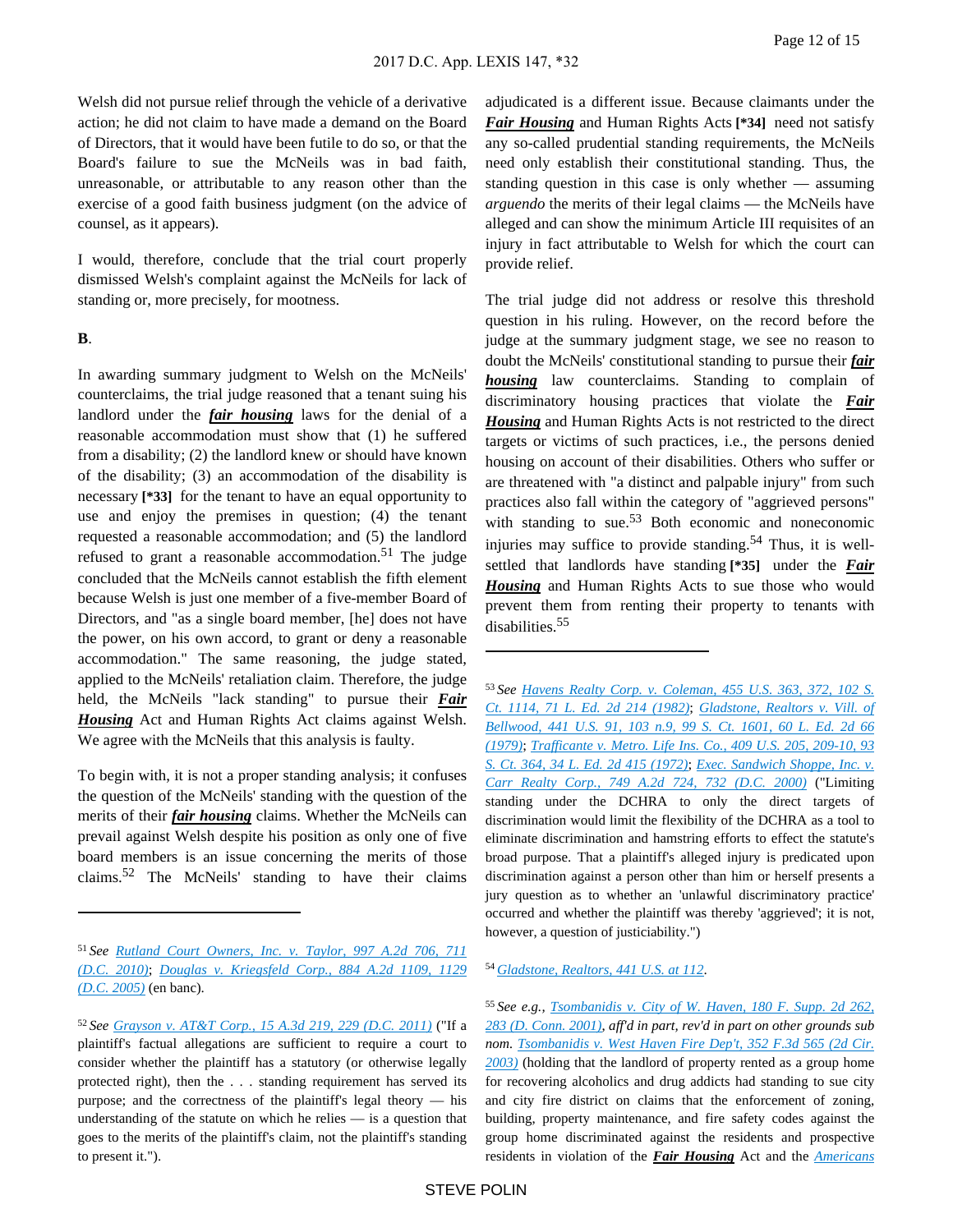The McNeils fall within that class of plaintiff. They sustained or were imminently threatened with injury sufficient to support standing when the accommodation they requested in order to rent their townhouse in compliance with the Bylaws was withheld, their lease was disapproved, they were directed to cease and desist renting their townhouse to the Oxford House — Texas Avenue tenants or face a lawsuit, and they ultimately were sued by Welsh, all in alleged violation of their and their tenants' rights under the *Fair Housing* Act and the Human Rights Act. Although there may be a genuine material dispute about Welsh's reasons for opposing the McNeils' lease, there is no dispute that he did oppose it and that his actions could be found to have contributed to causing the aforesaid injuries to the McNeils. If the alleged statutory violations are established, the court can provide appropriate redress in the form of monetary damages in addition to equitable relief.<sup>56</sup>

Finally, the mere fact that the McNeils ultimately received the Homeowners Association's approval of their lease did not moot their counterclaims, even with respect to their request for injunctive relief. "For a case to be rendered moot through the defendant's voluntary cessation of a challenged practice, it must be 'absolutely clear that the allegedly wrongful behavior

*[With Disabilities Act](https://advance.lexis.com/api/document?collection=statutes-legislation&id=urn:contentItem:4YF7-GP51-NRF4-40G1-00000-00&context=)*); *[Growth Horizons, Inc. v. Delaware Cty., Pa.,](https://advance.lexis.com/api/document?collection=cases&id=urn:contentItem:3S4X-J1W0-003B-P0M6-00000-00&context=)  [983 F.2d 1277, 1282 n.6 \(3d Cir. 1993\)](https://advance.lexis.com/api/document?collection=cases&id=urn:contentItem:3S4X-J1W0-003B-P0M6-00000-00&context=)* (explaining that an "aggrieved person" with standing to sue under the *Fair Housing* Act "does not necessarily have to be the person discriminated against" and can include an organization providing housing to disabled individuals that claims to have been injured by a discriminatory housing practice); *[Dr. Gertrude A. Barber Ctr., Inc. v. Peters Twp.,](https://advance.lexis.com/api/document?collection=cases&id=urn:contentItem:49T3-3V20-0038-Y3HV-00000-00&context=)  [273 F. Supp. 2d 643, 651 \(W.D. Pa. 2003\)](https://advance.lexis.com/api/document?collection=cases&id=urn:contentItem:49T3-3V20-0038-Y3HV-00000-00&context=)* ("Courts have clearly held that a person or company in the business of providing housing for handicapped persons that has been prevented from doing so due to alleged discrimination[] has standing to sue under the [*Fair Housing* Act]."); *[ReMed Recovery Care Ctrs. v. Twp. of Willistown, Chester](https://advance.lexis.com/api/document?collection=cases&id=urn:contentItem:3VTW-FBX0-0038-Y1GW-00000-00&context=)  [Cty., Pa., 36 F. Supp. 2d 676, 682-83 \(E.D. Pa. 1999\)](https://advance.lexis.com/api/document?collection=cases&id=urn:contentItem:3VTW-FBX0-0038-Y1GW-00000-00&context=)* (same; citing cases).

<sup>56</sup>In a private civil action under the *Fair Housing* Act,

if the court finds that **[\*36]** a discriminatory housing practice has occurred or is about to occur, the court may award to the plaintiff actual and punitive damages, and . . . may grant as relief, as the court deems appropriate, any permanent or temporary injunction, temporary restraining order, or other order (including an order enjoining the defendant from engaging in such practice or ordering such affirmative action as may be appropriate).

*42 U.S.C. § 3613 (c)(1)*; *see, e.g., [Samaritan Inns, Inc. v. District of](https://advance.lexis.com/api/document?collection=cases&id=urn:contentItem:3RPN-MSV0-00B1-D1SF-00000-00&context=)  [Columbia, 114 F.3d 1227, 1234, 325 U.S. App. D.C. 19 \(D.C. Cir.](https://advance.lexis.com/api/document?collection=cases&id=urn:contentItem:3RPN-MSV0-00B1-D1SF-00000-00&context=)  [1997\)](https://advance.lexis.com/api/document?collection=cases&id=urn:contentItem:3RPN-MSV0-00B1-D1SF-00000-00&context=)*. The Human Rights Act likewise provides for damages and equitable relief in private civil actions. *[D.C. Code § 2-1403.16](https://advance.lexis.com/api/document?collection=statutes-legislation&id=urn:contentItem:5GPB-RJD1-DXC8-049C-00000-00&context=)*.

could not reasonably be expected to recur.'"57 The party asserting mootness based on the cessation of the challenged conduct has the "heavy burden of persuading the court that the challenged conduct cannot reasonably be expected to start up again."58 Welsh, of course, has not asserted mootness on this (or any other) ground; he is in no position to do so given that he has disputed the validity of the Association's **[\*37]**  approval of the McNeils' lease and has continued to pursue his complaint against the McNeils for violating the Bylaws.

So the question before us is not a standing question. It is a merits question: whether, as a matter of law, the McNeils cannot succeed on their *fair housing* claims against Welsh for the reason the trial judge identified — that as a single board member, Welsh did not have the power, "on his own accord," to grant or deny the McNeils' request for a reasonable accommodation or to retaliate against them. We disagree with the trial judge. Even assuming the premise that Welsh was powerless to grant or deny a reasonable accommodation by himself,<sup>59</sup> his allegedly discriminatory actions to enforce the Bylaws against the McNeils and block them from leasing their townhouse to Oxford House — Texas Avenue still could be found to have violated the *Fair Housing* Act and the Human Rights Act and to expose him to liability.

Both Acts make it unlawful to discriminate against a person on account of his or her disability (or "handicap") by, *inter alia*, "refus[ing] to make reasonable accommodations in rules, policies, practices, or services [that] may be necessary to afford such [a disabled or 'handicapped'] **[\*38]** person equal opportunity to use and enjoy a dwelling."60 The two Acts also

### <sup>58</sup>*[Laidlaw Envtl. Servs., Inc., 528 U.S. at 189](https://advance.lexis.com/api/document?collection=cases&id=urn:contentItem:3Y9W-CBJ0-004B-Y027-00000-00&context=)*.

<sup>60</sup>*42 U.S.C. § 3604 (f)(3)*; *[D.C. Code § 2-1402.21 \(d\)\(3\)\(B\)](https://advance.lexis.com/api/document?collection=statutes-legislation&id=urn:contentItem:5CC4-MFR1-6NSS-B4YX-00000-00&context=)*. A person has a "handicap" within the meaning of the *Fair Housing* Act if the person has "a physical or mental impairment which substantially limits one or more of such person's major life activities." *42 U.S.C. § 3602 (h)(1)*. The Human Rights Act employs the term "disability" rather than "handicap," but the two terms have the same meaning. *See [D.C. Code § 2-1401.02 \(5A\)](https://advance.lexis.com/api/document?collection=statutes-legislation&id=urn:contentItem:5CC4-MFR1-6NSS-B4YG-00000-00&context=)*; *see also* 

<sup>57</sup>*[Hardaway v. District of Columbia Hous. Auth., 843 F.3d 973, 979](https://advance.lexis.com/api/document?collection=cases&id=urn:contentItem:5MDD-1261-F04K-Y042-00000-00&context=)  [\(D.C. Cir. 2016\)](https://advance.lexis.com/api/document?collection=cases&id=urn:contentItem:5MDD-1261-F04K-Y042-00000-00&context=)* (quoting *[Friends of the Earth, Inc. v. Laidlaw Envtl.](https://advance.lexis.com/api/document?collection=cases&id=urn:contentItem:3Y9W-CBJ0-004B-Y027-00000-00&context=)  [Servs., Inc., 528 U.S. 167, 189, 120 S. Ct. 693, 145 L. Ed. 2d 610](https://advance.lexis.com/api/document?collection=cases&id=urn:contentItem:3Y9W-CBJ0-004B-Y027-00000-00&context=)  [\(2000\)\)](https://advance.lexis.com/api/document?collection=cases&id=urn:contentItem:3Y9W-CBJ0-004B-Y027-00000-00&context=)*; *accord [Mbakpuo v. Ekeanyanwu, 738 A.2d 776, 782-83](https://advance.lexis.com/api/document?collection=cases&id=urn:contentItem:3XJP-PN20-0039-4077-00000-00&context=)  [\(D.C. 1999\)](https://advance.lexis.com/api/document?collection=cases&id=urn:contentItem:3XJP-PN20-0039-4077-00000-00&context=)*.

<sup>59</sup>On the record before us, the premise is not unassailable. As Welsh's contention about the Board vote to approve the McNeils' lease indicates, he arguably did have the power to single-handedly deny their accommodation request by refusing to vote for it while remaining present at the time of the vote. More broadly, he may have influenced the votes of other Board members.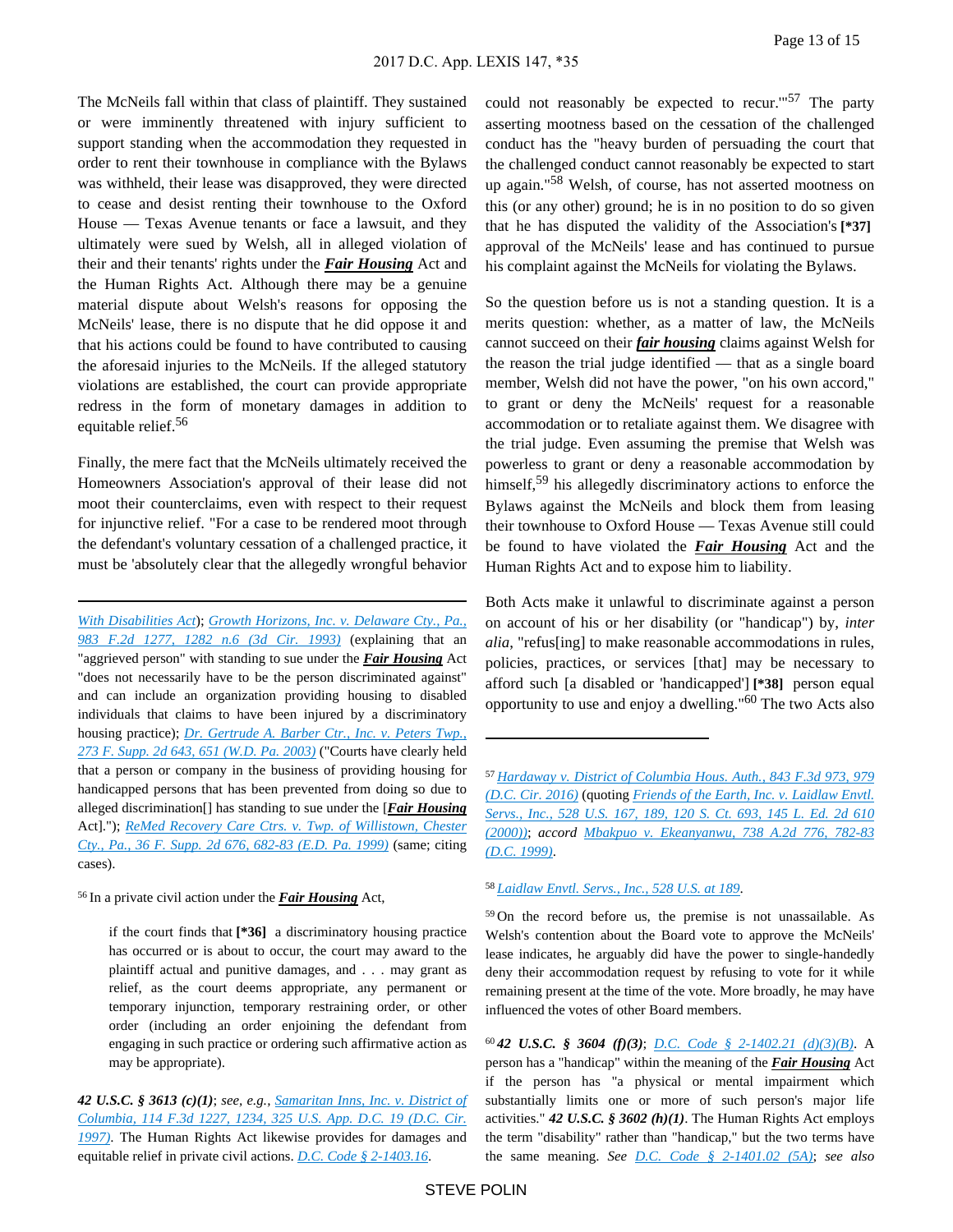make it unlawful, *inter alia*, to retaliate against any person for exercising or aiding another person to exercise their statutory rights against discrimination.<sup>61</sup> The Acts' prohibitions are not limited to sellers and renters, and they extend to the discriminatory enforcement by third parties of facially neutral land use rules such as homeowners association bylaws.<sup>62</sup>

Accordingly, a failure-to-accommodate claim under the *Fair Housing* and Human Rights Acts requires proof that (1) the defendant refused (2) a request by or on behalf of (3) a person suffering from a disability (of which the defendant was or

*[Douglas v. Kriegsfeld Corp., 884 A.2d 1109, 1115 n.1 \(D.C. 2005\)](https://advance.lexis.com/api/document?collection=cases&id=urn:contentItem:4HB6-6MF0-0039-448N-00000-00&context=)* ("The District of Columbia Human Rights Act employs virtually the same language as that found in the federal *Fair Housing* Act, substituting the word 'disability' for 'handicap' while incorporating verbatim the federal wording for discrimination based on 'a refusal to make reasonable accommodations' for the disabled.").

<sup>61</sup>*See 42 U.S.C. § 3617* ("It shall be unlawful to coerce, intimidate, threaten, or interfere with any person in the exercise or enjoyment of, or on account of his having exercised or enjoyed, or on account of his having aided or encouraged any other person in the exercise or enjoyment of, any right granted or protected by *section 3603*, *3604*, *3605*, or *3606* of this title."); *[D.C. Code § 2-1402.61 \(a\)](https://advance.lexis.com/api/document?collection=statutes-legislation&id=urn:contentItem:5CC4-MFR1-6NSS-B50D-00000-00&context=)* ("It shall be an unlawful discriminatory practice to coerce, threaten, retaliate against, or interfere with any person in the exercise or enjoyment of, or on account of having exercised or enjoyed, or on account of having aided or encouraged any other person in the exercise or enjoyment of any right granted or protected under this chapter.").

<sup>62</sup>*See, e.g., [Bhogaita v. Altamonte Heights Condo. Ass'n, 765 F.3d](https://advance.lexis.com/api/document?collection=cases&id=urn:contentItem:5D0W-7YR1-F04K-X08X-00000-00&context=)  [1277, 1289 \(11th Cir. 2014\)](https://advance.lexis.com/api/document?collection=cases&id=urn:contentItem:5D0W-7YR1-F04K-X08X-00000-00&context=)* (affirming judgment that condominium association violated the *Fair Housing* Act by enforcing its pet weight rule to require resident suffering from post-traumatic stress disorder to remove his emotional support dog from his unit); *[Skipper](https://advance.lexis.com/api/document?collection=cases&id=urn:contentItem:3S6K-95D0-0038-Y399-00000-00&context=)  [v. Hambleton Meadows Architectural Review Comm., 996 F. Supp.](https://advance.lexis.com/api/document?collection=cases&id=urn:contentItem:3S6K-95D0-0038-Y399-00000-00&context=)  [478, 484 \(D. Md. 1998\)](https://advance.lexis.com/api/document?collection=cases&id=urn:contentItem:3S6K-95D0-0038-Y399-00000-00&context=)* ("[T]he use of restrictive covenants or local zoning ordinances to discriminate against handicapped persons violates the FHA irrespective of whether as a matter of state law those covenants or ordinances were violated.") (citing cases); *[Martin](https://advance.lexis.com/api/document?collection=cases&id=urn:contentItem:3S4N-SR90-003B-V2BD-00000-00&context=)  [v. Constance, 843 F. Supp. 1321, 1326 \(E.D. Mo. 1994\)](https://advance.lexis.com/api/document?collection=cases&id=urn:contentItem:3S4N-SR90-003B-V2BD-00000-00&context=)* ("Another method of making housing unavailable to people with disabilities has been the application or enforcement of otherwise neutral rules and regulations on . . . land use in a manner which discriminates against people with disabilities. Such determination often results from false . . . assumptions about the needs of handicapped people, as well as unfounded fears of difficulties about the problems that their tenancies may pose. These and similar practices would be prohibited." (quoting House Report No. 100-711, 100th Cong., 2d Sess. 24, *reprinted in* 1988 U.S.C.A.N. 2173, 2184-85)); *[Rhodes v.](https://advance.lexis.com/api/document?collection=cases&id=urn:contentItem:3RVJ-CS10-003G-C3BJ-00000-00&context=)  [Palmetto Pathway Homes, Inc., 303 S.C. 308, 400 S.E.2d 484, 486](https://advance.lexis.com/api/document?collection=cases&id=urn:contentItem:3RVJ-CS10-003G-C3BJ-00000-00&context=)  [\(S.C. 1991\)](https://advance.lexis.com/api/document?collection=cases&id=urn:contentItem:3RVJ-CS10-003G-C3BJ-00000-00&context=)* ("We conclude that interpretation of the restrictive covenants in such a way as to prohibit location of a group residence for mentally impaired adults in a community is contrary to public policy as enunciated by both state and federal legislation.").

should have been aware) (4) for a reasonable accommodation (5) that may have been necessary to afford the disabled person an equal opportunity to use and enjoy a dwelling. $63$  The McNeils proffered such proof in opposition to Welsh's motion for summary judgment.

As recovering alcoholics and addicts, the Oxford House — Texas Avenue tenants of the McNeils could be found to be disabled persons entitled to appropriate accommodations under the *Fair Housing* and Human Rights Acts. **[\*39]** 64 The McNeils requested Welsh and the Board of Directors to approve their lease with Oxford House — Texas Avenue even though the lease did not identify the tenants by name as the Bylaws required. Although it might be disputed, this could have been a reasonable accommodation to afford the putatively disabled tenants the opportunity to reside in and enjoy the McNeils' townhouse.<sup>65</sup> The request and its justification were presented to Welsh and the other members of the Board by the General Counsel of Oxford House in his July 2013 letter. The McNeils proffered evidence that Welsh opposed and ignored the request and that he withheld it from the Association's attorney in derogation of his supposed duty as the Board's Secretary (though this may be one of the material facts in genuine dispute). Welsh's actions (or inaction) evidently delayed the Board's response to the

<sup>64</sup>Alcoholism and addiction are deemed to be impairments that may render a person disabled or "handicapped." *See, e.g., [Douglas, 884](https://advance.lexis.com/api/document?collection=cases&id=urn:contentItem:4HB6-6MF0-0039-448N-00000-00&context=)  [A.2d at 1129-30](https://advance.lexis.com/api/document?collection=cases&id=urn:contentItem:4HB6-6MF0-0039-448N-00000-00&context=)*; *[Oxford House, Inc. v. Cherry Hill, 799 F. Supp.](https://advance.lexis.com/api/document?collection=cases&id=urn:contentItem:3S4N-GPD0-008H-F367-00000-00&context=)  [450, 459-60 \(D.N.J. 1992\)](https://advance.lexis.com/api/document?collection=cases&id=urn:contentItem:3S4N-GPD0-008H-F367-00000-00&context=)*; *[24 C.F.R. 100.201 \(a\)\(2\) \(2008\)](https://advance.lexis.com/api/document?collection=administrative-codes&id=urn:contentItem:5MD7-1KX0-008G-Y3M4-00000-00&context=)*. The *Fair Housing* Act provides, however, that the term "handicap" does not include "current, illegal use of or addiction to a controlled substance." *42 U.S.C. § 3602 (h)*.

<sup>65</sup>The precise rationale for the requested accommodation is not set forth in the record before us, but we understand the McNeils to contend that the accommodation is needed to enable the recovering alcoholics and drug addicts to take advantage of the group home residential opportunity and comply with the specific conditions of participation in the Oxford House recovery program. We express no opinion as to whether this is so.

<sup>63</sup>*See, e.g., [Douglas, 884 A.2d at 1129](https://advance.lexis.com/api/document?collection=cases&id=urn:contentItem:4HB6-6MF0-0039-448N-00000-00&context=)*. It must be shown that the defendant knew or should have known of the disability, but not that the defendant had a discriminatory purpose. *See [id. at 1128-29](https://advance.lexis.com/api/document?collection=cases&id=urn:contentItem:4HB6-6MF0-0039-448N-00000-00&context=)* (explaining how failure-to-accommodate claims differ from disparate treatment and disparate impact claims). Once the plaintiff produces evidence "sufficient for findings that the requested accommodation is reasonable and may be necessary for enjoyment of the premises equal to that experienced by tenants who are not disabled," the burden shifts to the defendant "to introduce evidence in rebuttal, leaving the ultimate burden of persuasion . . . on the [plaintiff] who seeks accommodation." *[Id. at 1129](https://advance.lexis.com/api/document?collection=cases&id=urn:contentItem:4HB6-6MF0-0039-448N-00000-00&context=)* (citing *[Giebeler v. M & B](https://advance.lexis.com/api/document?collection=cases&id=urn:contentItem:49J4-93T0-0038-X20W-00000-00&context=)  [Assocs., 343 F.3d 1143, 1156 \(9th Cir. 2003\)\)](https://advance.lexis.com/api/document?collection=cases&id=urn:contentItem:49J4-93T0-0038-X20W-00000-00&context=)*.